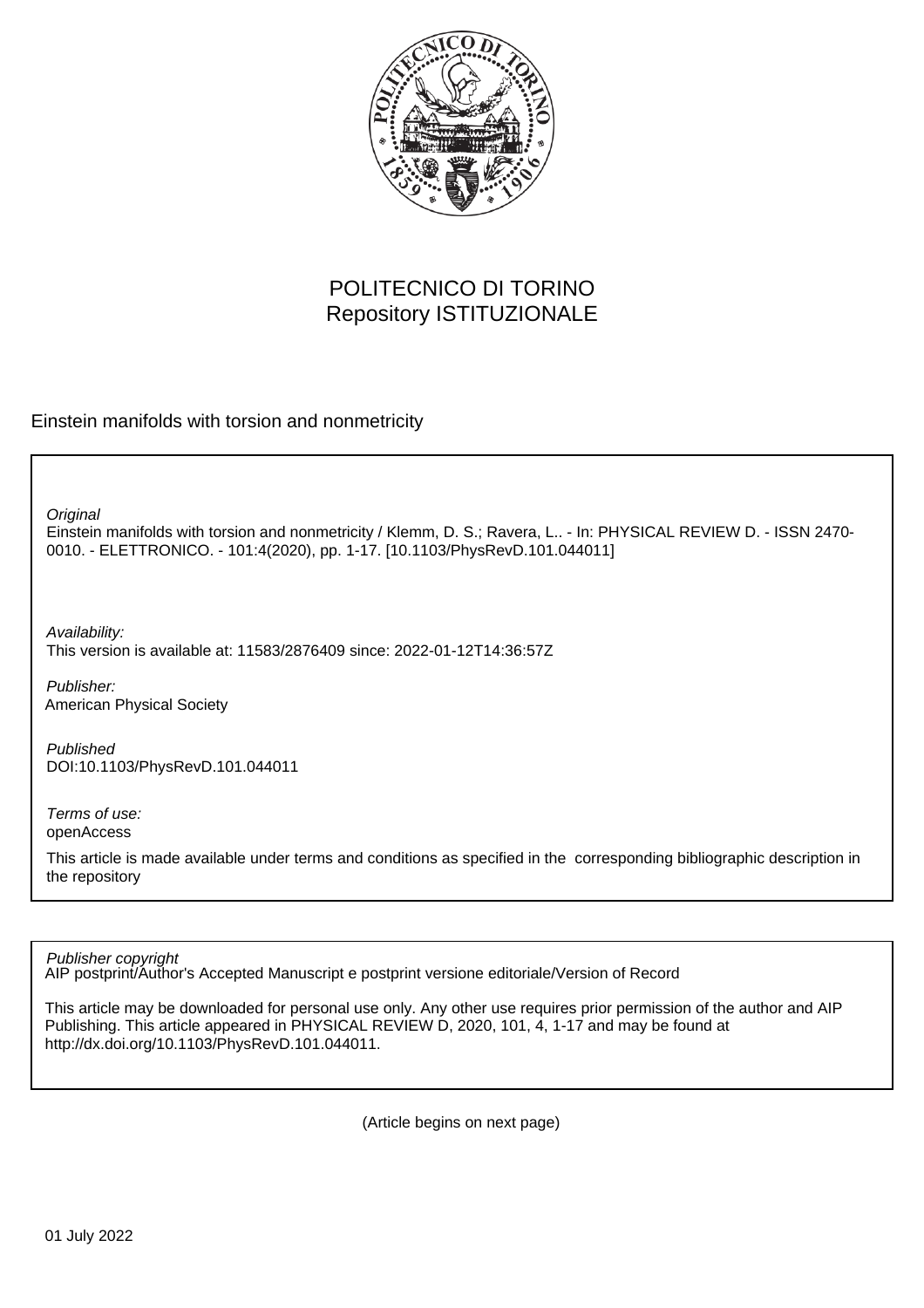# Einstein manifolds with torsion and nonmetricity

Dietmar Silke Klemm<sup>1,[2](https://orcid.org/0000-0003-4516-5127),\*</sup> and Lucrezia Ravera $\mathbf{Q}^{2,\dagger}$ 

<sup>1</sup>Dipartimento di Fisica, Università di Milano, Via Celoria 16, 20133 Milano, Italy<br><sup>2</sup>Istitute Nazionale di Fisica Nueleane, Sezione di Milano, Via Celoria 16, 120122 Milano  $^{2}$ Istituto Nazionale di Fisica Nucleare, Sezione di Milano, Via Celoria 16, I-20133 Milano, Italy

 $\circledR$ (Received 17 June 2019; revised manuscript received 16 December 2019; accepted 19 January 2020; published 6 February 2020)

> Manifolds endowed with torsion and nonmetricity are interesting both from the physical and the mathematical points of view. In this paper, we generalize some results presented in the literature. We study Einstein manifolds (i.e., manifolds whose symmetrized Ricci tensor is proportional to the metric) in d dimensions with nonvanishing torsion that has both a trace and a traceless part, and analyze invariance under extended conformal transformations of the corresponding field equations. Then, we compare our results to the case of Einstein manifolds with zero torsion and nonvanishing nonmetricity, where the latter is given in terms of the Weyl vector (Einstein-Weyl spaces). We find that the trace part of the torsion can alternatively be interpreted as the trace part of the nonmetricity. The analysis is subsequently extended to Einstein spaces with both torsion and nonmetricity, where we also discuss the general setting in which the nonmetricity tensor has both a trace and a traceless part. Moreover, we consider and investigate actions involving scalar curvatures obtained from torsionful or nonmetric connections, analyzing their relations with other gravitational theories that appeared previously in the literature. In particular, we show that the Einstein-Cartan action and the scale invariant gravity (also known as conformal gravity) action describe the same dynamics. Then, we consider the Einstein-Hilbert action coupled to a three-form field strength and show that its equations of motion imply that the manifold is Einstein with totally antisymmetric torsion.

DOI: [10.1103/PhysRevD.101.044011](https://doi.org/10.1103/PhysRevD.101.044011)

# I. INTRODUCTION

In the 19th century, the branches of mathematics and physics experienced an extraordinary progress with the emergence of non-Euclidean geometry. In particular, the development of Riemannian geometry led to many important results, among which is the rigorous mathematical formulation of Einstein's general relativity.

In spite of the success and predictive power of general relativity, there are still some open problems and questions, whose understanding and solution may need the formulation of a new theoretical framework as well as generalizations and extensions of Riemannian geometry. One possible way of generalizing Riemannian geometry consists in allowing for nonvanishing torsion and nonmetricity (metric affine gravity) [1] (see also [2–8] and the recent work [9]). There are several physical (and mathematical) reasons which motivate the introduction of torsion or nonmetricity in the context of gravitational theories (see [1] for details). For instance, nonmetricity is a measure for the violation of local Lorentz invariance, which has been attracting some interest recently. Furthermore, nonmetricity and torsion find applications in the theory of defects in crystals, where, in particular, nonmetricity describes the density of point defects, while torsion is interpreted as density in line defects [10]. Moreover, as shown in [11], incorporating torsion and nonmetricity may allow to explore new physics associated with defects in a hypothetical spacetime microstructure. Recently, in [12–14] the authors discussed the propagation of matter fields in theories with torsion and nonmetricity. Further applications include quantum gravity [15] and cosmology [16–18].

Moreover, torsion is related to the translation group and to the energy-momentum tensor of matter, while nonmetricity is related to the group  $GL(4, \mathbb{R})/SO(3, 1)$  (in four dimensions) and to the hypermomentum current (see Refs. [5,6,8], where, in particular in the latter, equations of motion in metric affine manifolds were studied); the trace of the nonmetricity (the Weyl vector) is related to the scale group and to the dilation (or scale) current. In particular, in matter the shear and dilation currents couple to nonmetricity, and they are its sources. It is to the dilation current that the Weyl vector is coupled.

Historically, a remarkable generalization of Riemannian geometry was first proposed in 1918 by Weyl (cf. e.g., [19–22] for an introduction), who introduced an additional symmetry in an attempt of unifying electromagnetism with gravity geometrically [23,24]. In Weyl's theory, both the direction and the length of vectors are allowed to vary under parallel transport. However, Weyl's attempt to identify the trace part of the connection associated with stretching and

<sup>\*</sup> dietmar.klemm@mi.infn.it

<sup>†</sup> lucrezia.ravera@mi.infn.it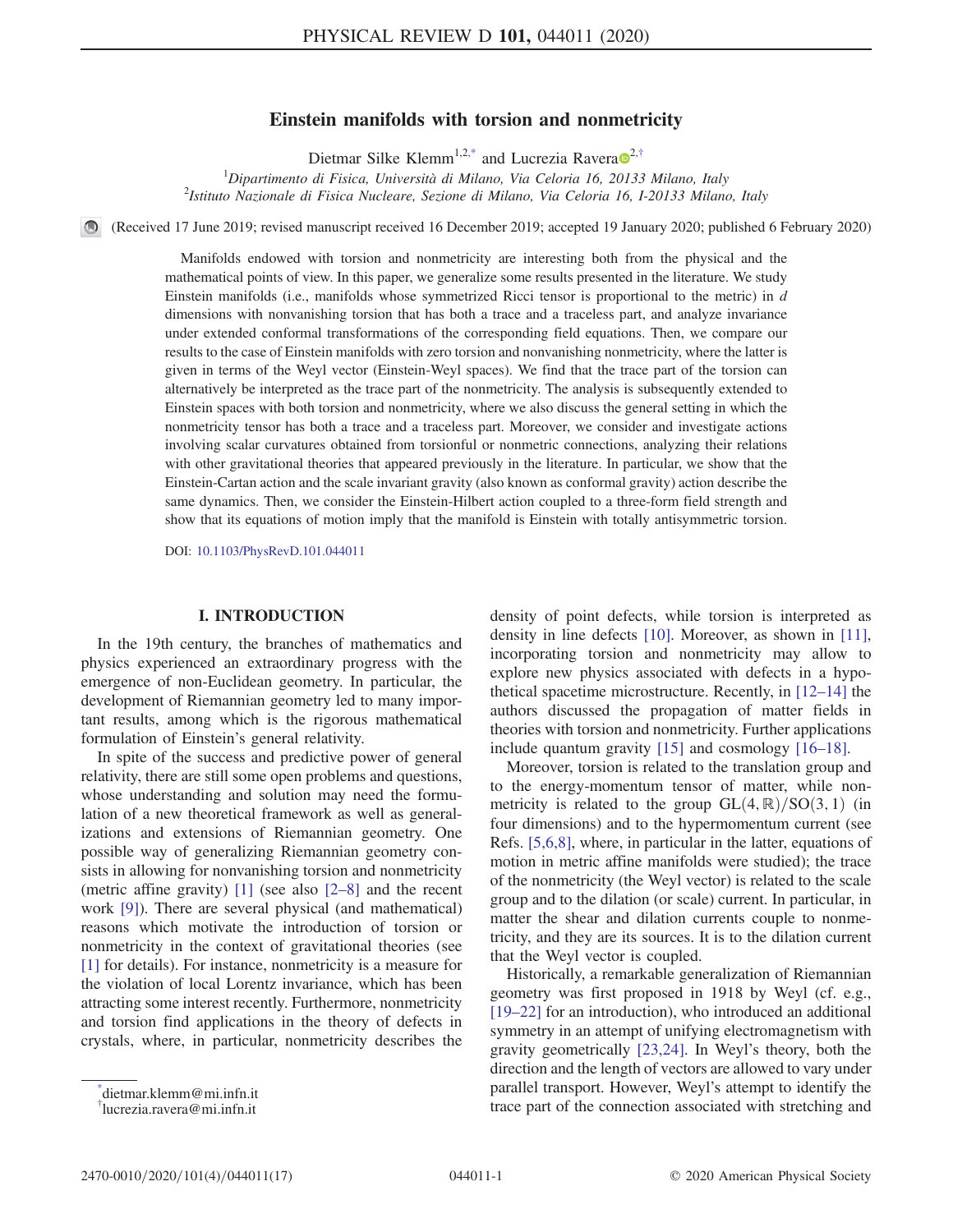contraction with the vector potential of electromagnetism failed, due to observational inconsistencies (see e.g., [25] for details). Subsequently, there were many attempts to adjust the theory. Finally, following [26], Weyl showed that a satisfactory theory of electromagnetism can be achieved if the scale factor is replaced by a complex phase. This was the origin of what is now well known as the  $U(1)$ gauge theory.<sup>1</sup>

The trace part of the connection introduced by Weyl is known as the Weyl vector. When it is given by the gradient of a function, there exists a scale transformation (dilatation) that sets the vector to zero. In this case, Weyl geometry is said to be integrable (parallel transported vectors along closed paths return with unaltered lengths) and there exists a subclass of global gauges in which the geometry is Riemannian.

Although Weyl's theory of electromagnetism fails, there has been a renewed interest in it [28,29]. Indeed, there are motivations for seeking a deeper understanding of general relativity formulated within the framework of Weyl geometry (and especially of integrable Weyl geometry), in particular concerning scale invariant general relativity and higher symmetry approaches to gravity involving conformal invariance [25]. Always in Weyl's perspective, conformal (higher curvature) gravity theories were constructed and studied in detail in [30–32]. Furthermore, in [33] an observational constraint to the nonintegrability of lengths in the original Weyl theory was placed for the first time.

A Weyl manifold is a conformal manifold equipped with a torsionless but nonmetric connection, called Weyl connection, preserving the conformal structure. Then, it is said to be Einstein-Weyl if the symmetric, trace-free part of the Ricci tensor of this connection vanishes (and the symmetric part of the Ricci tensor of the Weyl connection is proportional to the metric). Thus, Einstein-Weyl manifolds represent the analog of Einstein spaces in Weyl geometry and are less trivial than the latter, which have necessarily constant curvature in three dimensions.

Einstein-Weyl spaces were studied in [34–46], and they are also relevant in the context of (fake) supersymmetric supergravity solutions [47–52]. Einstein-Weyl geometry is particularly rich in three dimensions [34,35], where it has an equivalent formulation in twistor theory [53], which provides a tool for constructing self-dual four-dimensional geometries. Self-dual conformal four-manifolds play a central role in low-dimensional differential geometry, and a key tool in this context is provided by the so-called Jones-Tod correspondence [54], in which the reduction of the self-duality equation by a conformal vector field is given by the Einstein-Weyl equation together with the linear equation for an Abelian monopole (in other words, the Jones-Tod correspondence is a correspondence between a self-dual space with symmetry and an Einstein-Weyl space with a monopole). Einstein-Weyl structures are also related to certain integrable systems, like the  $SU(\infty)$  Toda field equations [55] or the dispersionless Kadomtsev-Petviashvili equation [56].

On the other hand, as already mentioned, another generalization of Riemannian geometry is given by the introduction of a nonvanishing torsion, which is the case for the Einstein-Cartan theory [57–61], where the geometrical structure of the manifold is modified by allowing for an antisymmetric part of the affine connection (see also [62] for a recent review on torsional constructions and metric affine gauge theories). Cartan suggested that spacetime torsion is related to the intrinsic angular momentum, before the concept of spin was introduced. Cartan's theory was then reinterpreted as a theory of gravitation with spin and torsion [63–65]. Subsequently, the introduction of a nonvanishing torsion has been widely analyzed in general relativity and in the setting of teleparallel gravities [66–72], as well as in other contexts. In particular, in [73,74] the torsion tensor was related to the Kalb-Ramond field [75]. Furthermore, the relation between torsion and conformal symmetry was studied by several authors, and it turned out that torsion plays an important role in conformal invariance of the action and behaves like an effective gauge field [76,77]. Subsequently it was shown that in the nonminimally coupled metric-scalar-torsion theory, for some special choice of the action, torsion acts as a compensating field and the full theory is conformally equivalent to general relativity at a classical level [78,79]. More recently, in [80] the metric-torsional conformal curvature of fourdimensional spacetime was constructed, and in [81] different types of torsion were investigated, together with their effect on the dynamics and conformal properties of fields. Conformal invariance was also analyzed in generalizations of Einstein-Cartan spaces including nonmetricity [82–85], and in [86] an exhaustive classification of metric affine theories according to their scale symmetries was presented (see also [87]). Finally, in a cosmological context, it was proposed in [88,89] that a nonvanishing torsion can serve as an origin for dark energy. Let us also mention, here, that a generic theory (without matter) involving terms quadratic in torsion and nonmetricity will be classically equivalent at low energy to Einstein's theory, as discussed in [90] and references therein. From a mathematical point of view, Einstein manifolds with skew-symmetric torsion (i.e., totally antisymmetric torsion) were analyzed in [91,92].

Motivated by the fact that nonmetric and torsionful connections are interesting both from the physical and the mathematical point of view, in this paper we generalize some results presented previously in the literature. In particular, we study Einstein manifolds in  $d$  dimensions with nonvanishing torsion that has both a trace and a traceless part, and we analyze invariance under extended conformal transformations (see Refs. [78,82], where these

<sup>&</sup>lt;sup>1</sup>See [27] and references therein for interesting details on "the dawning of gauge theory."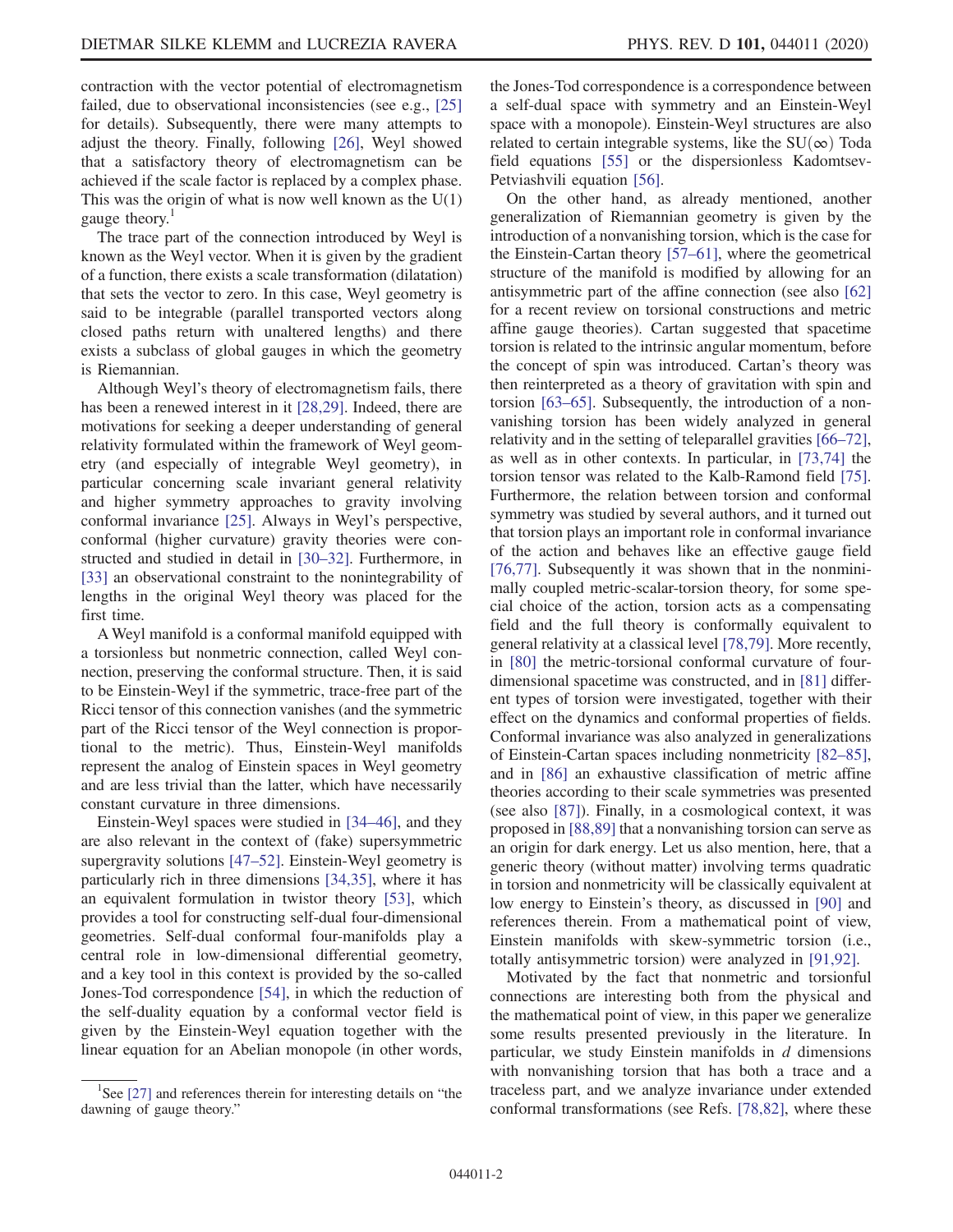transformations are defined for metric affine spaces) in this context. Then, we compare our results to the case of Einstein spaces with zero torsion and nonvanishing nonmetricity, where the latter is given in terms of the Weyl vector. We find that the trace part of the torsion can alternatively be interpreted as the trace part of the nonmetricity. Subsequently, we extend our analysis to the case of Einstein manifolds with both torsion and nonmetricity (Einstein-Cartan-Weyl spaces), where we allow for both a trace and a traceless part of the nonmetricity tensor. Finally, we construct and investigate actions involving scalar curvatures obtained from torsionful or nonmetric connections, and analyze their relations with other gravitational theories known in the literature. In particular, we consider the Einstein-Cartan action and discuss its relationship with scale invariant gravity (also known as conformal gravity, which is invariant under Weyl transformations) [93–102], showing that they describe the same dynamics. Then, we study the Einstein-Hilbert action coupled to a three-form  $H_{\mu\nu\rho}$  and show that its equations of motion imply that the manifold is Einstein with skew-symmetric torsion. Furthermore, it turns out that the equations of motion of Einstein gravity coupled to a three-form may also be retrieved from a constrained action that contains the scalar curvature of a connection with torsion. Let us specify that in this work we will focus on the vacuum, without considering matter.

The remainder of this paper is organized as follows: In Sec. II, we consider Einstein spaces with torsion that has both a trace and a traceless part. In particular, we find the field equations satisfied by an Einstein-Cartan space. Then, the invariance under extended conformal (Weyl) transformations of the latter is studied and the results are compared to the case of Einstein-Weyl manifolds, which have nonvanishing nonmetricity but zero torsion. In Sec. III, we extend the analysis to Einstein-Cartan-Weyl manifolds, and add thereby also a traceless part to the nonmetricity tensor. In Sec. IV, the Weyl invariant Einstein-Cartan action is studied and shown to be equivalent to scale invariant gravity (i.e., conformal gravity), which involves the presence of a scalar field  $\phi$ . Subsequently, in Sec. V we consider the Einstein-Hilbert action coupled to a threeform, and show that the resulting field equations imply that the space is Einstein with torsion, where the latter is proportional to  $H_{\mu\nu\rho}$ . We conclude our work with some comments and possible future developments. In the Appendix we collect some technical details.

#### II. EINSTEIN MANIFOLDS WITH TORSION

We first consider a d-dimensional Einstein manifold with metric  $g_{\mu\nu}$  and nonvanishing torsion (i.e., a so-called Einstein-Cartan manifold).<sup>2</sup> The connection  $\Gamma^{\lambda}{}_{\mu\nu}$  can be decomposed as

$$
\Gamma^{\lambda}{}_{\mu\nu} = \tilde{\Gamma}^{\lambda}{}_{\mu\nu} + N^{\lambda}{}_{\mu\nu},\tag{2.1}
$$

where  $\tilde{\Gamma}^{\lambda}{}_{\mu\nu}$  are the connection coefficients of the Levi-Civita connection (i.e., the Christoffel symbols) and  $N^{\lambda}{}_{\mu\nu}$  is called the distortion. Here, the latter can be written as

$$
N_{\lambda\mu\nu} = \frac{1}{2} (T_{\nu\lambda\mu} - T_{\lambda\nu\mu} - T_{\mu\nu\lambda}),
$$
 (2.2)

where  $\Gamma^{\lambda}{}_{\mu\nu} = e_a^{\lambda} T^a{}_{\mu\nu}$  is the torsion,<sup>4</sup> antisymmetric in the last two indices last two indices,

$$
\Gamma^{\lambda}{}_{\mu\nu} = \Gamma^{\lambda}{}_{\mu\nu} - \Gamma^{\lambda}{}_{\nu\mu}.
$$
 (2.3)

Let us also introduce the contorsion (or contortion), antisymmetric in the first two indices,

$$
K_{\nu\lambda\mu} = \frac{1}{2} (T_{\nu\lambda\mu} - T_{\lambda\nu\mu} - T_{\mu\nu\lambda}).
$$
 (2.4)

Observe that the distortion (2.2) can then be written as

$$
N_{\lambda\mu\nu} = K_{\nu\lambda\mu}.\tag{2.5}
$$

In [91,92], Einstein manifolds with skew-symmetric torsion were analyzed. Below, we shall consider a general decomposition of the torsion tensor, which can be decomposed in a traceless and a trace part as

$$
\Gamma^{\lambda}{}_{\mu\nu} = \breve{T}^{\lambda}{}_{\mu\nu} + \frac{1}{d-1} (\delta^{\lambda}{}_{\nu} T_{\mu} - \delta^{\lambda}{}_{\mu} T_{\nu}). \tag{2.6}
$$

In particular, we have  $\tilde{T}^{\nu}_{\mu\nu} = 0$  and  $T_{\mu} \equiv T^{\nu}_{\mu\nu}$ . Notice that  $2N^{\lambda}{}_{[\mu\nu]} = T^{\lambda}{}_{\mu\nu}$ . The distortion (2.5) becomes then

$$
N_{\lambda\mu\nu} = \frac{1}{2} (T_{\nu\lambda\mu} - T_{\lambda\nu\mu} - T_{\mu\nu\lambda}) = K_{\nu\lambda\mu}
$$
  
=  $\frac{1}{2} (\check{T}_{\nu\lambda\mu} - \check{T}_{\lambda\nu\mu} - \check{T}_{\mu\nu\lambda}) + \frac{1}{d-1} (g_{\mu\nu} T_{\lambda} - g_{\mu\lambda} T_{\nu}),$  (2.7)

and thus (2.1) reads

<sup>&</sup>lt;sup>2</sup>Our convention for the metric signature is  $(-, +, +, \dots, +)$ .

<sup>&</sup>lt;sup>3</sup>As we will see in Sec. III, in the case of torsionful, nonmetric connections the distortion is generally defined as  $N_{\lambda\mu\nu} = \frac{1}{T} (T - T - T) + \frac{1}{2} (Q - Q)$  where  $Q_{\lambda}$  is  $\frac{1}{2}(T_{\nu\lambda\mu} - T_{\lambda\nu\mu} - T_{\mu\nu\lambda}) + \frac{1}{2}(Q_{\lambda\mu\nu} + Q_{\lambda\nu\mu} - Q_{\mu\lambda\nu})$ , where  $Q_{\lambda\mu\nu}$  is the nonmetricity tensor (we will introduce and define it later). In the present section we first restrict ourselves to the case of vanishing nonmetricity, namely we consider a metric, torsionful connection. The nonmetric torsion-free case [where  $N_{\lambda\mu\nu} = \frac{1}{2} (Q_{\lambda\mu\nu} + Q_{\lambda\nu\mu} - Q_{\mu\lambda\nu})$ ] will be discussed at the end of the current section when we will explore Finstein-Weyl spaces the current section when we will explore Einstein-Weyl spaces.  $e_a^{\lambda}$  denotes the inverse vielbein and early latin indices  $a, b, ...$ 

refer to the tangent space. The torsion two-form is defined as  $T^a = de^a + \omega^a{}_b \wedge e^b.$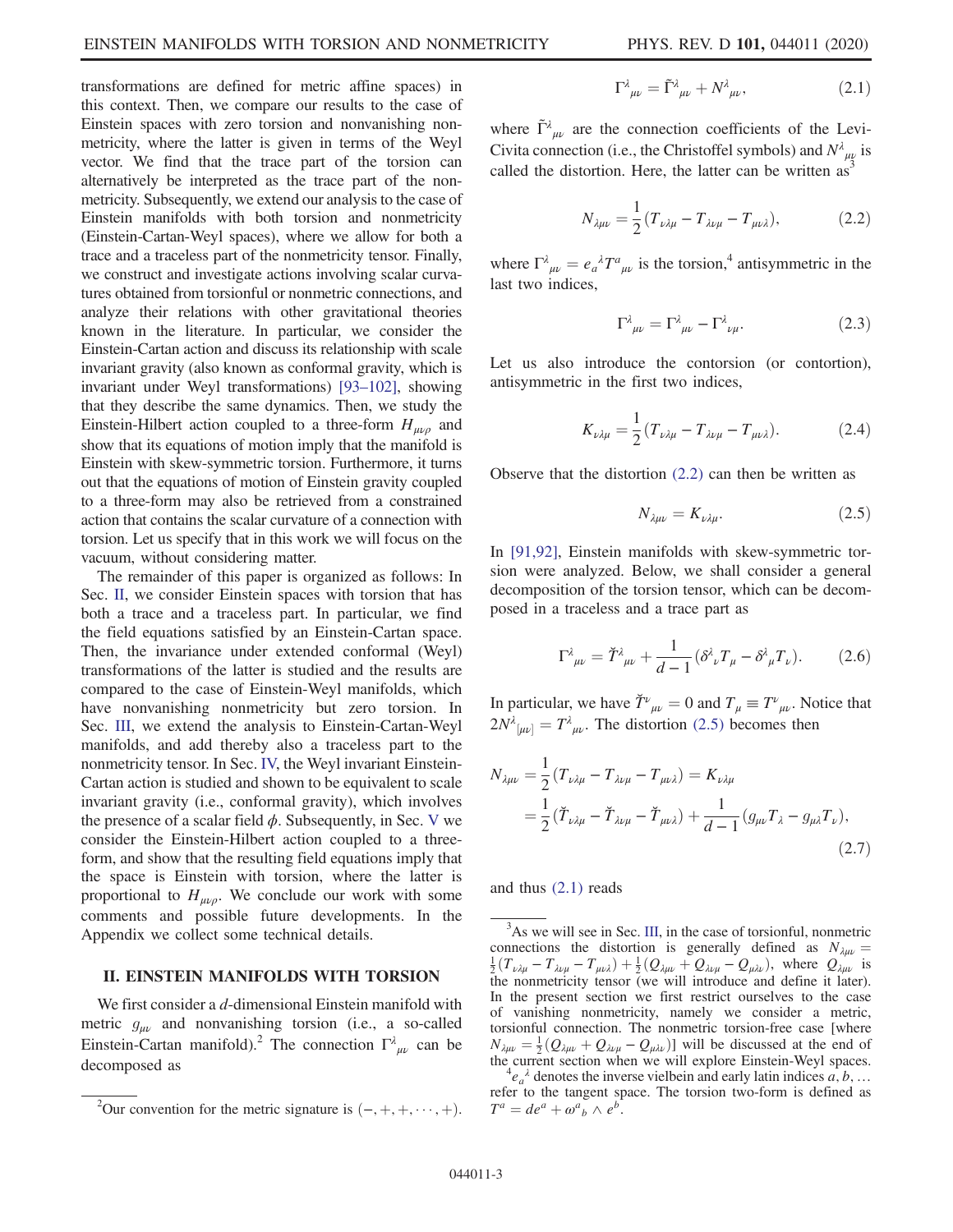$$
\Gamma^{\lambda}{}_{\mu\nu} = \tilde{\Gamma}^{\lambda}{}_{\mu\nu} + \frac{1}{2} (\tilde{T}_{\nu}{}^{\lambda}{}_{\mu} - \tilde{T}^{\lambda}{}_{\nu\mu} - \tilde{T}_{\mu\nu}{}^{\lambda}) + \frac{1}{d-1} (g_{\mu\nu} T^{\lambda} - \delta_{\mu}{}^{\lambda} T_{\nu}).
$$
\n(2.8)

The explicit expression for the Riemann tensor  $\tilde{R}^{\lambda}_{\ \rho\mu\nu} =$ The explicit expression for the Kientalin tensor  $R^{\rho\mu\nu} = \partial_{\mu} \Gamma^{\lambda}{}_{\nu\rho} - \partial_{\nu} \Gamma^{\lambda}{}_{\mu\rho} + \Gamma^{\lambda}{}_{\mu\sigma} \Gamma^{\sigma}{}_{\nu\rho} - \Gamma^{\lambda}{}_{\nu\sigma} \Gamma^{\sigma}{}_{\mu\rho}$  of the Einstein-Cartan connection  $\Gamma^{\lambda}{}_{\mu\nu}$  is given in the Appendix [see Eq. (A1)]. There as well as in the following,  $\nabla$  denotes the covariant derivative of the Levi-Civita connection. The corresponding Ricci tensor  $R_{\rho\nu} = R^{\mu}{}_{\rho\mu\nu}$  is given by (A2).<br>In particular, one gets In particular, one gets

$$
R_{[\rho\nu]} = \frac{d-2}{d-1} \nabla_{[\nu} T_{\rho]} - \frac{1}{2} \tilde{T}_{\mu\sigma[\nu} \tilde{T}_{\rho]}^{\mu\sigma} - \frac{1}{d-1} T^{\mu} \tilde{T}_{[\rho\nu]\mu} + \frac{2-d}{2(d-1)} T^{\mu} \tilde{T}_{\mu\nu\rho} + \frac{1}{2} \nabla_{\mu} \tilde{T}^{\mu}{}_{\nu\rho}.
$$
 (2.9)

Note that if we set the traceless part of the torsion to zero,  $\check{T}^{\lambda}{}_{\mu\nu} = 0$ , we are left with

$$
R_{[\rho\nu]} = \frac{d-2}{d-1} \nabla_{[\nu} T_{\rho]} = \frac{d-2}{d-1} \partial_{[\nu} T_{\rho]} \equiv \frac{d-2}{2(d-1)} F_{\nu\rho},
$$
\n(2.10)

where

$$
F_{\nu\rho} \equiv \partial_{\nu} T_{\rho} - \partial_{\rho} T_{\nu}.
$$
 (2.11)

In general, one has thus

$$
R_{[\rho\nu]} = \frac{d-2}{2(d-1)} F_{\nu\rho} - \frac{1}{2} \breve{T}_{\mu\sigma[\nu} \breve{T}_{\rho]}^{\mu\sigma} - \frac{1}{d-1} T^{\mu} \breve{T}_{[\rho\nu]\mu} + \frac{2-d}{2(d-1)} T^{\mu} \breve{T}_{\mu\nu\rho} + \frac{1}{2} \nabla_{\mu} \breve{T}^{\mu}{}_{\nu\rho}.
$$
 (2.12)

One can also construct another Ricci tensor by contracting the second and the third index of the Riemann tensor. However, the Ricci tensor obtained in this way coincides with (A2), since  $R_{\lambda\rho\mu\nu} = -R_{\rho\lambda\mu\nu}$  is still valid (while it fails to be for nonmetric connections).

The Ricci scalar reads

$$
R = g^{\rho\nu} R_{\rho\nu} = \tilde{R} + \frac{(d-2)(1-d)}{(d-1)^2} T_{\mu} T^{\mu} + 2 \nabla_{\mu} T^{\mu} + \frac{1}{4} \tilde{T}_{\mu\nu\rho} \tilde{T}^{\mu\nu\rho} - \frac{1}{2} \tilde{T}_{\nu\rho\mu} \tilde{T}^{\mu\nu\rho}.
$$
 (2.13)

Let us now define an Einstein space with torsion by

$$
R_{(\rho\nu)} = \lambda g_{\rho\nu} \tag{2.14}
$$

for some function  $\lambda$ . Using (A2), this becomes

$$
\tilde{R}_{\rho\nu} + \frac{1}{d-1} \left[ g_{\rho\nu} \nabla_{\mu} T^{\mu} + (d-2) \nabla_{(\nu} T_{\rho)} + (d-3) T^{\mu} \tilde{T}_{(\rho\nu)\mu} \right] \n+ \frac{1}{(d-1)^2} \left[ (2-d) g_{\rho\nu} T_{\mu} T^{\mu} + (d-2) T_{\nu} T_{\rho} \right] \n+ \frac{1}{4} \tilde{T}_{\rho}^{\mu\sigma} \tilde{T}_{\nu\mu\sigma} - \frac{1}{2} \tilde{T}_{\mu\sigma(\rho} \tilde{T}_{\nu)}^{\mu\sigma} - \nabla_{\mu} \tilde{T}_{(\rho\nu)}^{\mu} = \lambda g_{\rho\nu}, \quad (2.15)
$$

whose trace yields

$$
\tilde{R} + 2\nabla_{\mu}T^{\mu} - \frac{d-2}{d-1}T_{\mu}T^{\mu} + \frac{1}{4}\tilde{T}^{\mu\rho\sigma}\tilde{T}_{\mu\rho\sigma} - \frac{1}{2}\tilde{T}^{\mu\rho\sigma}\tilde{T}_{\rho\sigma\mu} = \lambda d,
$$
\n(2.16)

and thus

$$
\lambda = \frac{1}{d} \left( \tilde{R} + 2\nabla_{\mu} T^{\mu} - \frac{d-2}{d-1} T_{\mu} T^{\mu} + \frac{1}{4} \tilde{T}^{\mu\rho\sigma} \tilde{T}_{\mu\rho\sigma} - \frac{1}{2} \tilde{T}^{\mu\rho\sigma} \tilde{T}_{\rho\sigma\mu} \right).
$$
\n(2.17)

Hence, in terms of Riemannian data, (2.14) becomes

$$
\tilde{R}_{\rho\nu} + \frac{1}{d-1} [(d-2)\nabla_{(\nu} T_{\rho)} + (d-3)T^{\mu} \tilde{T}_{(\rho\nu)\mu}] + \frac{1}{(d-1)^2} [(d-2)T_{\nu} T_{\rho}] \n+ \frac{1}{4} \tilde{T}_{\rho}^{\mu\sigma} \tilde{T}_{\nu\mu\sigma} - \frac{1}{2} \tilde{T}_{\mu\sigma(\rho} \tilde{T}_{\nu)}^{\mu\sigma} - \nabla_{\mu} \tilde{T}_{(\rho\nu)}^{\mu} \n= \frac{1}{d} g_{\rho\nu} \left[ \tilde{R} + \frac{d-2}{d-1} \nabla_{\mu} T^{\mu} + \frac{d-2}{(d-1)^2} T_{\mu} T^{\mu} + \frac{1}{4} \tilde{T}^{\mu\tau\sigma} \tilde{T}_{\mu\tau\sigma} - \frac{1}{2} \tilde{T}^{\mu\tau\sigma} \tilde{T}_{\tau\sigma\mu} \right],
$$
\n(2.18)

which is a set of nonlinear partial differential equations characterizing an Einstein manifold with torsion, henceforth termed Einstein-Cartan space.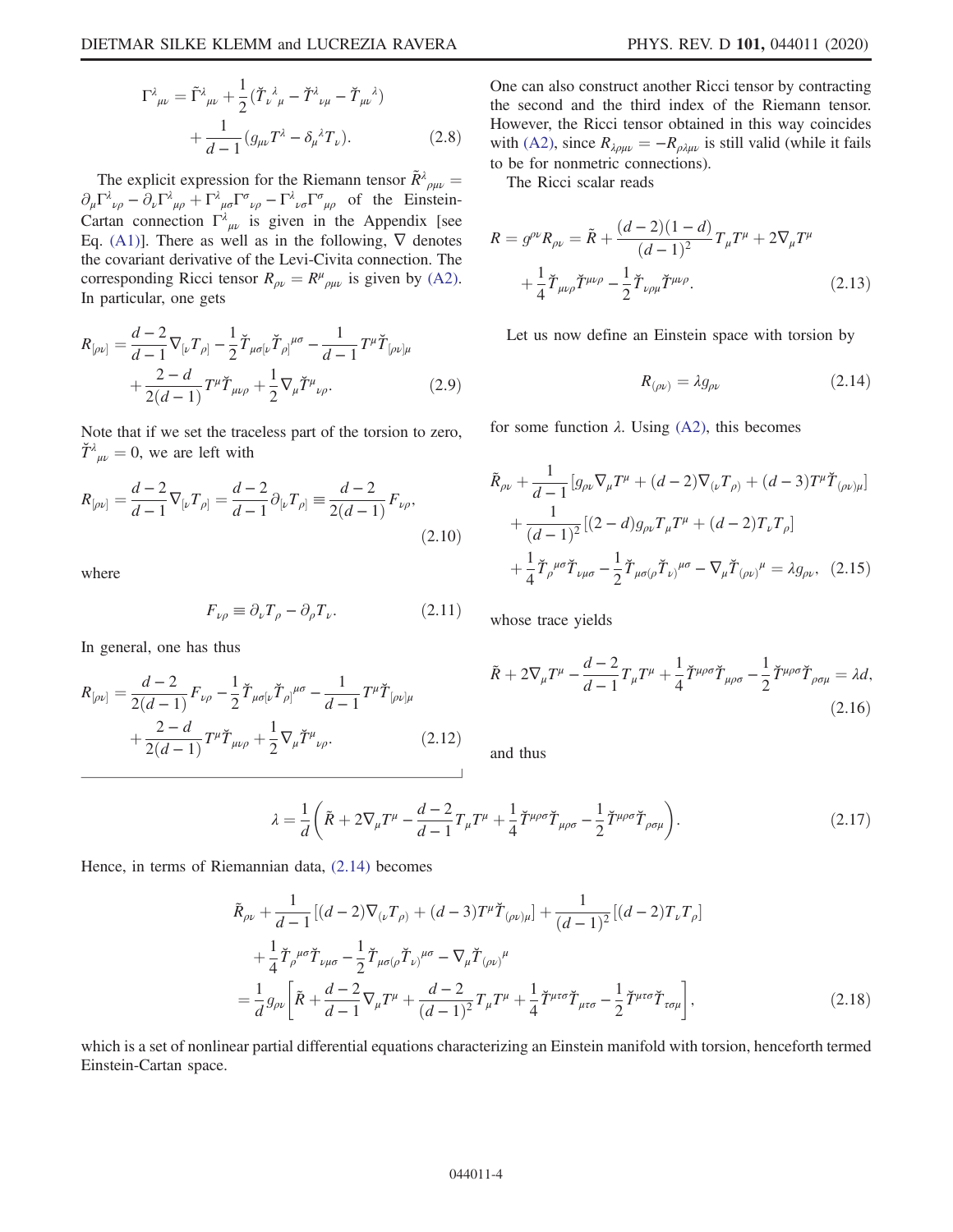# A. Extended conformal invariance in Einstein-Cartan manifolds

We will now show that  $(2.14)$  is invariant under extended conformal transformations discussed in [78]. Thus, let us consider the extended conformal (Weyl) transformations

$$
g_{\mu\nu} \mapsto g'_{\mu\nu} = e^{2\omega} g_{\mu\nu},
$$
  
\n
$$
T^{\lambda}{}_{\mu\nu} \mapsto T'^{\lambda}{}_{\mu\nu} = T^{\lambda}{}_{\mu\nu} + \delta^{\lambda}{}_{\nu} \partial_{\mu} \omega - \delta^{\lambda}{}_{\mu} \partial_{\nu} \omega,
$$
\n(2.19)

where  $\omega = \omega(x)$  is an arbitrary scalar field. Therefore, we have

$$
T_{\mu} \mapsto T'_{\mu} = T_{\mu} + (d - 1)\partial_{\mu}\omega, \qquad \check{T}^{\lambda}{}_{\mu\nu} \mapsto \check{T}'^{\lambda}{}_{\mu\nu} = \check{T}^{\lambda}{}_{\mu\nu}.
$$
\n(2.20)

Moreover, (2.19) leads to the following transformation for the connection:

$$
\Gamma^{\rho}{}_{\mu\nu} \mapsto \Gamma^{\prime \rho}{}_{\mu\nu} = \Gamma^{\rho}{}_{\mu\nu} + \delta^{\rho}{}_{\nu} \partial_{\mu} \omega, \tag{2.21}
$$

which is called, specifically, a special projective transformation of the connection (see, for instance, Refs. [86,87]), also known as  $\lambda$  transformation. Let us observe that, actually, the combination of the conformal metric transformation in (2.19) plus the special projective transformation (2.21) of the affine connection is called a frame rescaling (see Refs. [86,87], where frame rescalings have been considered in metric affine spaces, also including Einstein-Cartan ones).

For the Riemann tensor, the Ricci tensor and the scalar curvature, we get respectively

$$
R^{\sigma}{}_{\rho\mu\nu} \mapsto R^{\prime\sigma}{}_{\rho\mu\nu} = R^{\sigma}{}_{\rho\mu\nu},
$$
  
\n
$$
R_{\rho\nu} \mapsto R^{\prime}{}_{\rho\nu} = R_{\rho\nu},
$$
  
\n
$$
R \mapsto R^{\prime} = e^{-2\omega} R.
$$
\n(2.22)

Now, (2.14) implies  $R = \lambda d$ , so that (2.14) is equivalent to

$$
R_{(\rho\nu)} = \frac{1}{d} R g_{\rho\nu},
$$
\n(2.23)

which is obviously invariant under extended conformal transformations given by (2.19).

#### B. Comparison with Einstein-Weyl spaces

A Weyl structure on a manifold  $\Sigma$  consists of a conformal structure  $[g] = \{fg | f : \Sigma \to \mathbb{R}^+\}$ , and a torsion-free con-<br>mastion  $\hat{\Sigma}$  falfilling nection  $\hat{\nabla}$  fulfilling

$$
\hat{\nabla}_{\nu}g_{\lambda\mu} = 2\Theta_{\nu}g_{\lambda\mu},\tag{2.24}
$$

for some one-form  $\Theta$  on  $\Sigma$  (the Weyl vector). The condition (2.24) is invariant under the transformation

$$
g_{\mu\nu} \mapsto g'_{\mu\nu} = e^{2\omega} g_{\mu\nu}, \qquad \Theta_{\mu} \mapsto \Theta'_{\mu} = \Theta_{\mu} + \partial_{\mu}\omega. \quad (2.25)
$$

One can then define the nonmetricity tensor, which reads

$$
Q_{\mu\nu\lambda} = -\hat{\nabla}_{\nu} g_{\lambda\mu} = -2\Theta_{\nu} g_{\lambda\mu}.
$$
 (2.26)

In this case the distortion is given by

$$
N^{\lambda}_{\ \mu\nu} = \frac{1}{2} (Q_{\lambda\mu\nu} + Q_{\lambda\nu\mu} - Q_{\mu\lambda\nu})
$$
  
=  $-\delta^{\lambda}_{\ \nu} \Theta_{\mu} - \delta^{\lambda}_{\ \mu} \Theta_{\nu} + \Theta^{\lambda} g_{\mu\nu}.$  (2.27)

A Weyl structure is said to be Einstein-Weyl [20] if the symmetrized Ricci tensor  $W_{\rho\nu}$  of  $\hat{\nabla}$  is proportional to some metric  $g \in [g]$ ,

$$
W_{(\rho\nu)} = \frac{1}{d} g_{\rho\nu} W,\tag{2.28}
$$

where W is the scalar curvature of the Weyl connection  $\overline{V}$ . It is given by $5$ 

$$
W = \tilde{R} + (d-2)(1-d)\Theta_{\mu}\Theta^{\mu} + 2(d-1)\nabla_{\mu}\Theta^{\mu}.
$$
 (2.29)

The condition (2.28) can be rewritten in terms of Riemannian data as

$$
\tilde{R}_{\rho\nu} + (d-2)\Theta_{\rho}\Theta_{\nu} + (d-2)\nabla_{(\nu}\Theta_{\rho)} \n= \frac{1}{d}g_{\rho\nu}[\tilde{R} + (d-2)\nabla_{\mu}\Theta^{\mu} + (d-2)\Theta_{\mu}\Theta^{\mu}].
$$
\n(2.30)

The scope of this subsection is to compare the field equations for Einstein manifolds with torsion, (2.18), with the Einstein-Weyl equations (2.30). To this end, let us define

$$
A_{\mu} \equiv \frac{T_{\mu}}{d - 1},\tag{2.31}
$$

such that, under the first transformation in  $(2.20)$ , we have

$$
A_{\mu} \mapsto A'_{\mu} = A_{\mu} + \partial_{\mu}\omega. \tag{2.32}
$$

Using  $(2.31)$  in  $(2.18)$ , one gets

$$
\tilde{R}_{\rho\nu} + (d - 2)A_{\rho}A_{\nu} + (d - 2)\nabla_{(\nu}A_{\rho)} + (d - 3)A^{\mu}\tilde{T}_{(\rho\nu)\mu} \n+ \frac{1}{4}\tilde{T}_{(\rho}{}^{\mu\sigma}\tilde{T}_{\nu)\mu\sigma} - \frac{1}{2}\tilde{T}_{\mu\sigma(\rho}\tilde{T}_{\nu)}{}^{\mu\sigma} - \nabla_{\mu}\tilde{T}_{(\rho\nu)}{}^{\mu} \n= \frac{1}{d}g_{\rho\nu}\left[\tilde{R} + (d - 2)\nabla_{\mu}A^{\mu} + (d - 2)A_{\mu}A^{\mu} \n+ \frac{1}{4}\tilde{T}^{\mu\tau\sigma}\tilde{T}_{\mu\tau\sigma} - \frac{1}{2}\tilde{T}^{\mu\tau\sigma}\tilde{T}_{\tau\sigma\mu}\right].
$$
\n(2.33)

 $5$ See also the results of sec. III in the case of zero torsion.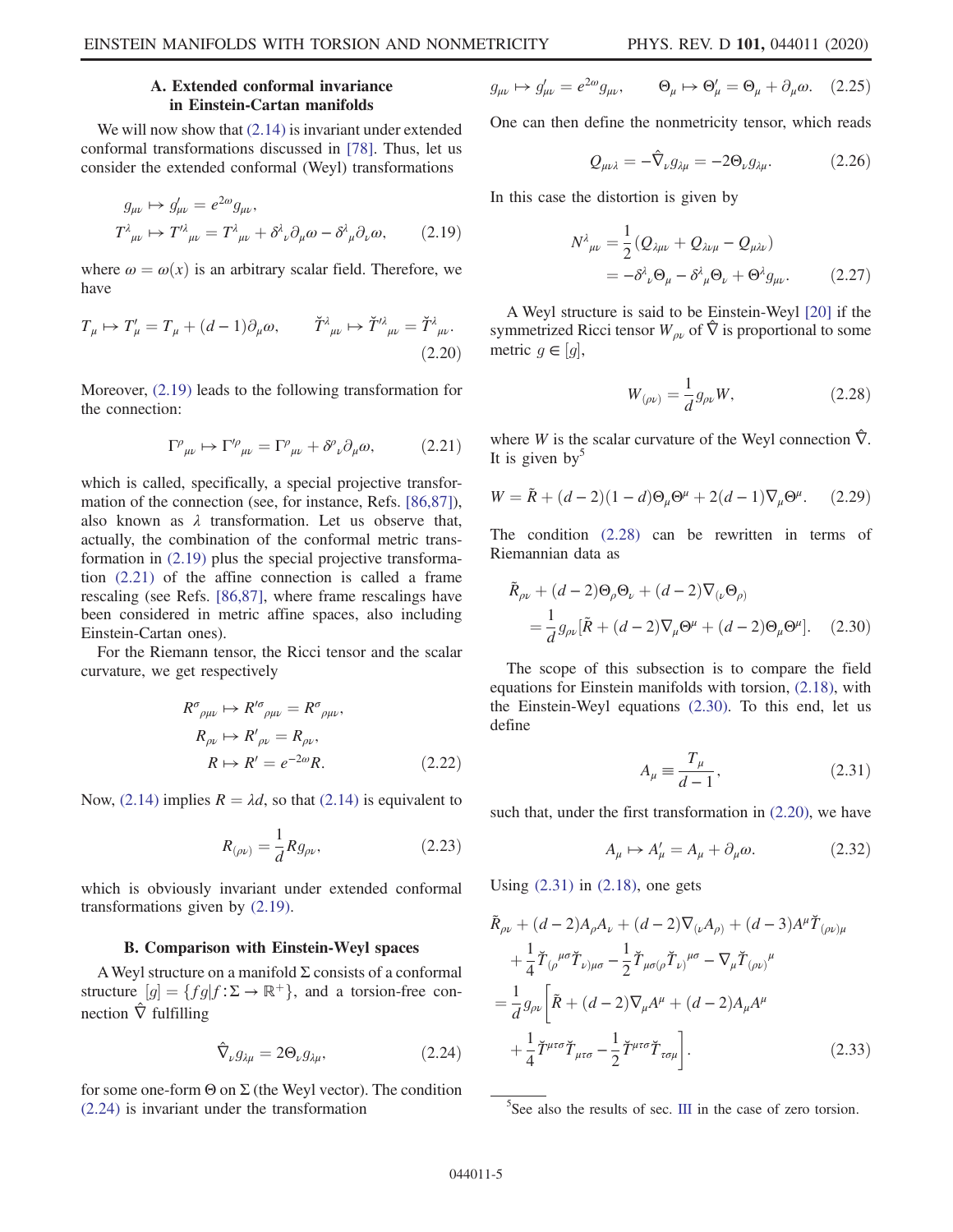Thus, for  $\tilde{T}^{\lambda}_{\mu\nu} = 0$ , (2.33) exactly coincides with (2.30) if<br>we identify A with  $\Theta$  i.e.  $T \rightarrow (d-1)\Theta$ . This is we identify  $A_{\mu}$  with  $\Theta_{\mu}$ , i.e.,  $T_{\mu} \rightarrow (d-1)\Theta_{\mu}$ . This is actually not surprising, since for  $\tilde{T}^{\lambda}{}_{\mu\nu} = 0$  the torsion<br>two-form is given by two-form is given by

$$
T^{a}{}_{\mu\nu} = \frac{1}{d-1} (e^{a}{}_{\nu} T_{\mu} - e^{a}{}_{\mu} T_{\nu}) = e^{a}{}_{\nu} A_{\mu} - e^{a}{}_{\mu} A_{\nu}
$$
  
= - (e^{a} \wedge A)\_{\mu\nu} \Rightarrow T^{a} = A \wedge e^{a}. (2.34)

Then, the first Cartan structure equation gives

$$
de^{a} + \omega^{a}{}_{b} \wedge e^{b} = A \wedge e^{a} = de^{a} + (\omega^{a}{}_{b} - \delta^{a}{}_{b}A) \wedge e^{b}
$$
  
= 0. (2.35)

We can then define a new connection  $\hat{\omega}^{ab}$  as

$$
\hat{\omega}^{ab} = \omega^{ab} - \eta^{ab} A, \qquad (2.36)
$$

which is torsion-free

$$
de^a + \hat{\omega}^a{}_b \wedge e^b = 0, \qquad (2.37)
$$

but nonmetric, since  $\hat{\omega}^{(ab)} \neq 0$ . The trace part of the torsion can thus always be shuffled into a Weyl vector and vice versa. In the latter case, a Weyl structure gets translated into a conformal structure [g] together with a torsionful connection  $D$  which is compatible with  $[q]$ ,

$$
D_{\mu}g_{\nu\lambda} = 0. \tag{2.38}
$$

The torsion of D has only a trace part  $T_{\mu}$ , and (2.38) is invariant under the transformation (2.19), (2.20).

Finally, note that a duality between torsion and nonmetricity has also been discussed in [103] in a slightly different context.

# III. EINSTEIN MANIFOLDS WITH TORSION AND NONMETRICITY

Let us now consider Einstein spaces with both torsion and nonmetricity (we will call these Einstein-Cartan-Weyl manifolds), and study the Weyl invariance of the corresponding field equations.

With respect to Sec. II, we will in addition allow for a nonmetricity tensor of the form  $(2.26)$ , where  $\nabla$  has also torsion. We are thus considering only the trace part of the nonmetricity. The consequences of adding a traceless part will be analyzed at the end of this section. The connection  $\hat{\Gamma}^{\lambda}_{\mu\nu}$  of the Einstein-Cartan-Weyl manifold is given by

$$
\hat{\Gamma}^{\lambda}{}_{\mu\nu} = \tilde{\Gamma}^{\lambda}{}_{\mu\nu} + N^{\lambda}{}_{\mu\nu},\tag{3.1}
$$

where the  $\tilde{\Gamma}^{\lambda}{}_{\mu\nu}$  are the Christoffel symbols, and the distortion  $N^{\lambda}{}_{\mu\nu}$  reads

$$
\frac{1}{2}
$$

$$
N_{\lambda\mu\nu} = \frac{1}{2} (T_{\nu\lambda\mu} - T_{\lambda\nu\mu} - T_{\mu\nu\lambda}) + \frac{1}{2} (Q_{\lambda\mu\nu} + Q_{\lambda\nu\mu} - Q_{\mu\lambda\nu}),
$$
\n(3.2)

that is, in the present context,

$$
N_{\lambda\mu\nu} = \frac{1}{2} (\breve{T}_{\nu\lambda\mu} - \breve{T}_{\lambda\nu\mu} - \breve{T}_{\mu\nu\lambda})
$$
  
+ 
$$
\frac{1}{d-1} (g_{\mu\nu} T_{\lambda} - g_{\mu\lambda} T_{\nu}) + \Theta_{\lambda} g_{\mu\nu} - \Theta_{\mu} g_{\lambda\nu} - \Theta_{\nu} g_{\lambda\mu}.
$$
  
(3.3)

The Ricci tensor of  $\hat{\nabla}$ , that is  $\hat{R}_{\rho\nu} = \hat{R}^{\mu}{}_{\rho\mu\nu}$ , is given in the prendix [see Eq. (A3)]. Note that one can also construct Appendix [see Eq. (A3)]. Note that one can also construct another Ricci tensor  $\mathfrak{R}_{\rho\nu} = \hat{R}^{\mu}_{\mu\rho\nu}$  (commonly referred to as the homothetic curvature), since for nonmetric connections the Riemann tensor is not necessarily antisymmetric in the first two indices. In our case we have

$$
\mathfrak{R}_{\rho\nu} = d(\nabla_{\nu}\Theta_{\rho} - \nabla_{\rho}\Theta_{\nu}),\tag{3.4}
$$

and thus the Ricci scalar associated with the homothetic curvature is identically zero. On the other hand, the nonvanishing Ricci scalar is given by

$$
\hat{R} = g^{\rho\nu} \hat{R}_{\rho\nu} \n= \tilde{R} + \frac{(d-2)(1-d)}{(d-1)^2} T_{\mu} T^{\mu} + 2 \nabla_{\mu} T^{\mu} \n+ \frac{1}{4} \tilde{T}_{\mu\nu\rho} \tilde{T}^{\mu\nu\rho} - \frac{1}{2} \tilde{T}_{\nu\rho\mu} \tilde{T}^{\mu\nu\rho} + (d-2)(1-d) \Theta_{\mu} \Theta^{\mu} \n+ 2(d-1) \nabla_{\mu} \Theta^{\mu} + 2(2-d) \Theta^{\mu} T_{\mu}.
$$
\n(3.5)

Observe that, if we define

$$
\check{T}_{\mu} \equiv T_{\mu} + (d - 1)\Theta_{\mu},\tag{3.6}
$$

the Ricci scalar (3.5) becomes

$$
\hat{R} = \tilde{R} + \frac{(d-2)(1-d)}{(d-1)^2} \tilde{T}_{\mu} \tilde{T}^{\mu} + 2 \nabla_{\mu} \tilde{T}^{\mu} + \frac{1}{4} \tilde{T}_{\mu\nu\rho} \tilde{T}^{\mu\nu\rho} - \frac{1}{2} \tilde{T}_{\nu\rho\mu} \tilde{T}^{\mu\nu\rho},
$$
\n(3.7)

which corresponds to the Ricci scalar of a metric connection with torsion [cf. Eq. (2.13)], whose trace part is given by  $\dot{T}_{\mu}$ .

We define an Einstein-Cartan-Weyl space by

$$
\hat{R}_{(\rho\nu)} = \lambda g_{\rho\nu} \tag{3.8}
$$

for some function  $\lambda$ . Using (A3), this can be rewritten in the equivalent form,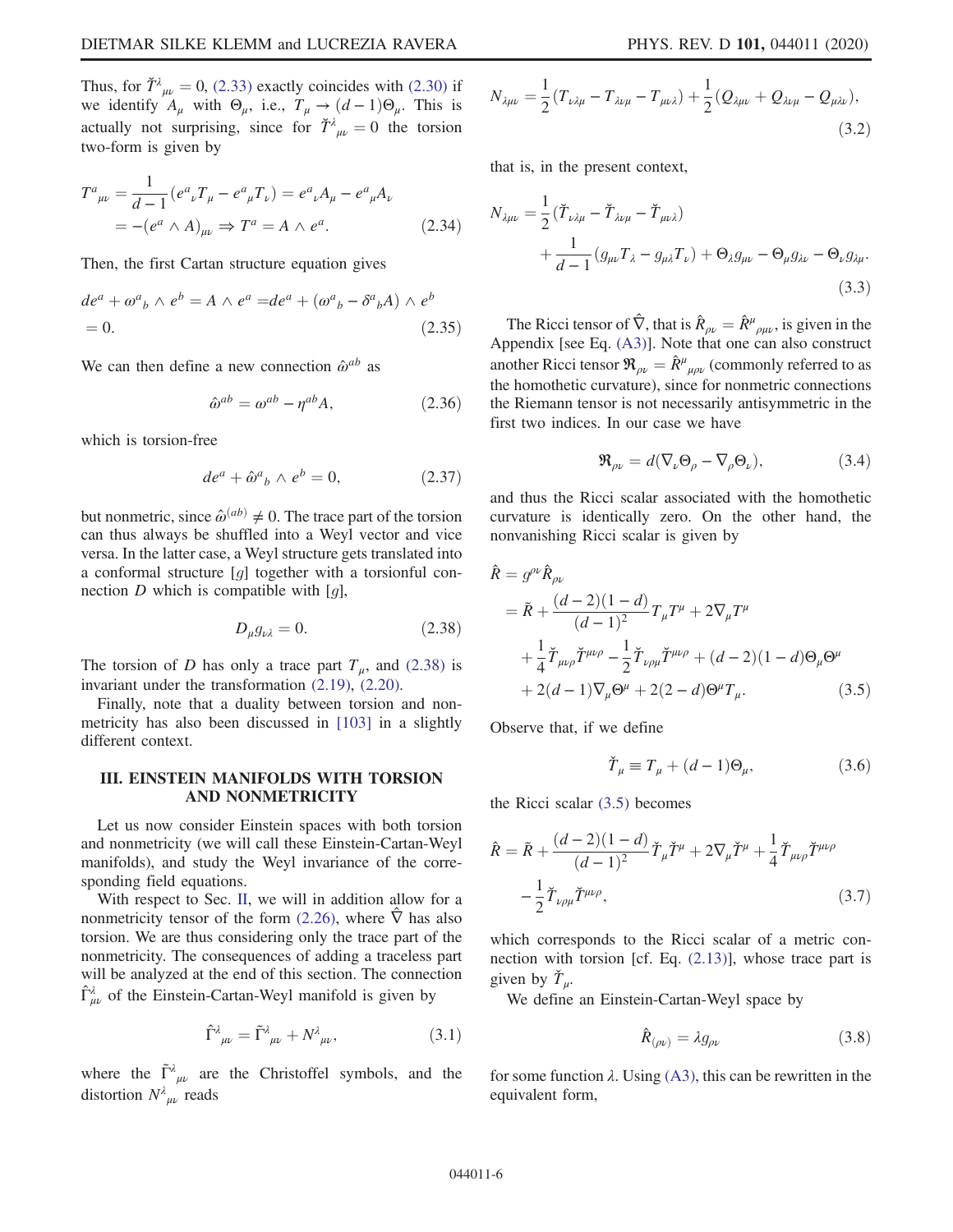$$
\tilde{R}_{\rho\nu} + \frac{1}{d-1} [(d-2)\nabla_{(\nu} T_{\rho)} + (d-3)T^{\mu}\tilde{T}_{(\rho\nu)\mu}] + \frac{1}{(d-1)^2} [(d-2)T_{\nu} T_{\rho}] \n+ \frac{1}{4} \tilde{T}_{\rho}^{\mu\sigma} \tilde{T}_{\nu\mu\sigma} - \frac{1}{2} \tilde{T}_{\mu\sigma(\rho} \tilde{T}_{\nu)}^{\mu\sigma} - \nabla_{\mu} \tilde{T}_{(\rho\nu)}^{\mu} \n+ (d-2)\Theta_{\nu}\Theta_{\rho} + (d-2)\nabla_{(\nu}\Theta_{\rho)} + \frac{2(d-2)}{d-1} \Theta_{(\nu} T_{\rho)} + (d-3)\Theta^{\mu} \tilde{T}_{(\nu\rho)\mu} \n= \frac{1}{d} g_{\rho\nu} \left[ \tilde{R} + \frac{d-2}{d-1} \nabla_{\mu} T^{\mu} + \frac{d-2}{(d-1)^2} T_{\mu} T^{\mu} + \frac{1}{4} \tilde{T}^{\mu\tau\sigma} \tilde{T}_{\mu\tau\sigma} - \frac{1}{2} \tilde{T}^{\mu\tau\sigma} \tilde{T}_{\tau\sigma\mu} \n+ (d-2)\nabla_{\mu}\Theta^{\mu} + (d-2)\Theta_{\mu}\Theta^{\mu} + \frac{2(d-2)}{d-1} \Theta^{\mu} T_{\mu} \right],
$$
\n(3.9)

which is a system of nonlinear partial differential equations characterizing an Einstein-Cartan-Weyl manifold.

#### A. Extended conformal invariance of the Einstein-Cartan-Weyl equations

Let us now discuss the extended conformal invariance of (3.8). In an affine manifold such as an Einstein-Cartan-Weyl one, the most general extended conformal (Weyl) transformations involving an arbitrary scalar field  $\omega =$  $\omega(x)$  which leave the curvature tensor invariant are given by (see [82])

$$
g_{\mu\nu} \mapsto e^{2\omega} g_{\mu\nu},
$$
  
\n
$$
T^{\lambda}{}_{\mu\nu} \mapsto T^{\lambda}{}_{\mu\nu} + 2(1 - \xi)\delta^{\lambda}{}_{[\nu}\partial_{\mu]} \omega,
$$
  
\n
$$
Q^{\lambda}{}_{\mu\nu} \mapsto Q^{\lambda}{}_{\mu\nu} - 2\xi\partial_{\mu}\omega\delta^{\lambda}{}_{\nu},
$$
\n(3.10)

where  $\xi$  denotes an arbitrary parameter that we are free to include [82,85].<sup>6</sup> In particular, for the one-forms  $\Theta$  and T and for  $\check{T}^{\lambda}{}_{\mu\nu}$  we find

$$
\Theta_{\mu} \mapsto \Theta_{\mu} + \xi \partial_{\mu} \omega,
$$
  
\n
$$
T_{\mu} \mapsto T_{\mu} + (1 - \xi)(d - 1)\partial_{\mu} \omega,
$$
  
\n
$$
\check{T}^{\lambda}{}_{\mu\nu} \mapsto \check{T}^{\lambda}{}_{\mu\nu},
$$
\n(3.11)

and the connection  $\hat{\Gamma}$  transforms according to

$$
\hat{\Gamma}^{\rho}{}_{\mu\nu} \mapsto \hat{\Gamma}^{\rho}{}_{\mu\nu} + (1 - \xi) \delta^{\rho}{}_{\nu} \partial_{\mu} \omega. \tag{3.12}
$$

This ensures the invariance of the curvature tensor due to its special projective invariance (see, for instance, Refs. [86,87]).

Thus, for the Riemann tensor, the Ricci tensor and the scalar curvature, one obtains respectively

$$
\hat{R}^{\sigma}{}_{\rho\mu\nu} \mapsto \hat{R}^{\sigma}{}_{\rho\mu\nu}, \qquad \hat{R}{}_{\rho\nu} \mapsto \hat{R}{}_{\rho\nu}, \qquad \hat{R} \mapsto e^{-2\omega} \hat{R}. \tag{3.13}
$$

<sup>6</sup>Note that (3.10) implies that  $\hat{\nabla}_{\mu} g_{\nu\rho} = 2\Theta_{\mu} g_{\nu\rho}$  transforms variantly. covariantly.

Equation (3.8) implies  $\hat{R} = \lambda d$ , so that (3.8) is equivalent to

$$
\hat{R}_{(\rho\nu)} = \frac{1}{d}\hat{R}g_{\rho\nu},
$$
\n(3.14)

which is clearly invariant under the extended conformal transformations written above.

Let us finally make some comments on two particular cases, namely  $\xi = 1$  and  $\xi = 0$ .

(i) For  $\xi = 1$  one has

$$
T_{\mu} \mapsto T_{\mu}, \qquad \Theta_{\mu} \mapsto \Theta_{\mu} + \partial_{\mu}\omega. \tag{3.15}
$$

Observe that (3.15) corresponds to the transformation (2.32), for  $A_u = \Theta_u$ , discussed in Sec. II in the context of a Weyl structure (that is with nonmetricity and zero torsion). Moreover, note that this is the only case in which the connection is also invariant,  $\hat{\Gamma}^{\rho}_{\mu\nu} \mapsto \hat{\Gamma}^{\rho}_{\mu\nu}$ . In fact, setting  $\xi = 1$  into (3.10) and<br>(3.11) leads to a conformal transformation of the (3.11) leads to a conformal transformation of the metric in an affine space, namely a transformation under which the metric tensor picks up a conformal factor  $e^{2\omega}$  while the affine connection is left unchanged (see Refs. [86,87]).

(ii) For  $\xi = 0$  we get the extended conformal transformation discussed in [78] in the context of a torsion theory which leads to a special projective transformation for the connection. In particular, in this case we have

$$
T_{\mu} \mapsto T_{\mu} + (d - 1)\partial_{\mu}\omega, \qquad \Theta_{\mu} \mapsto \Theta_{\mu}, \quad (3.16)
$$

which reproduces exactly the transformation in (2.20) for  $T_{\mu}$  discussed in Sec. II for manifolds with torsion and vanishing nonmetricity, together with

$$
\hat{\Gamma}^{\rho}_{\ \mu\nu} \mapsto \hat{\Gamma}^{\rho}_{\ \mu\nu} + \delta^{\rho}_{\ \nu} \partial_{\mu} \omega, \tag{3.17}
$$

which is a special projective transformation  $(3.17)$ for the connection. On the other hand, let us observe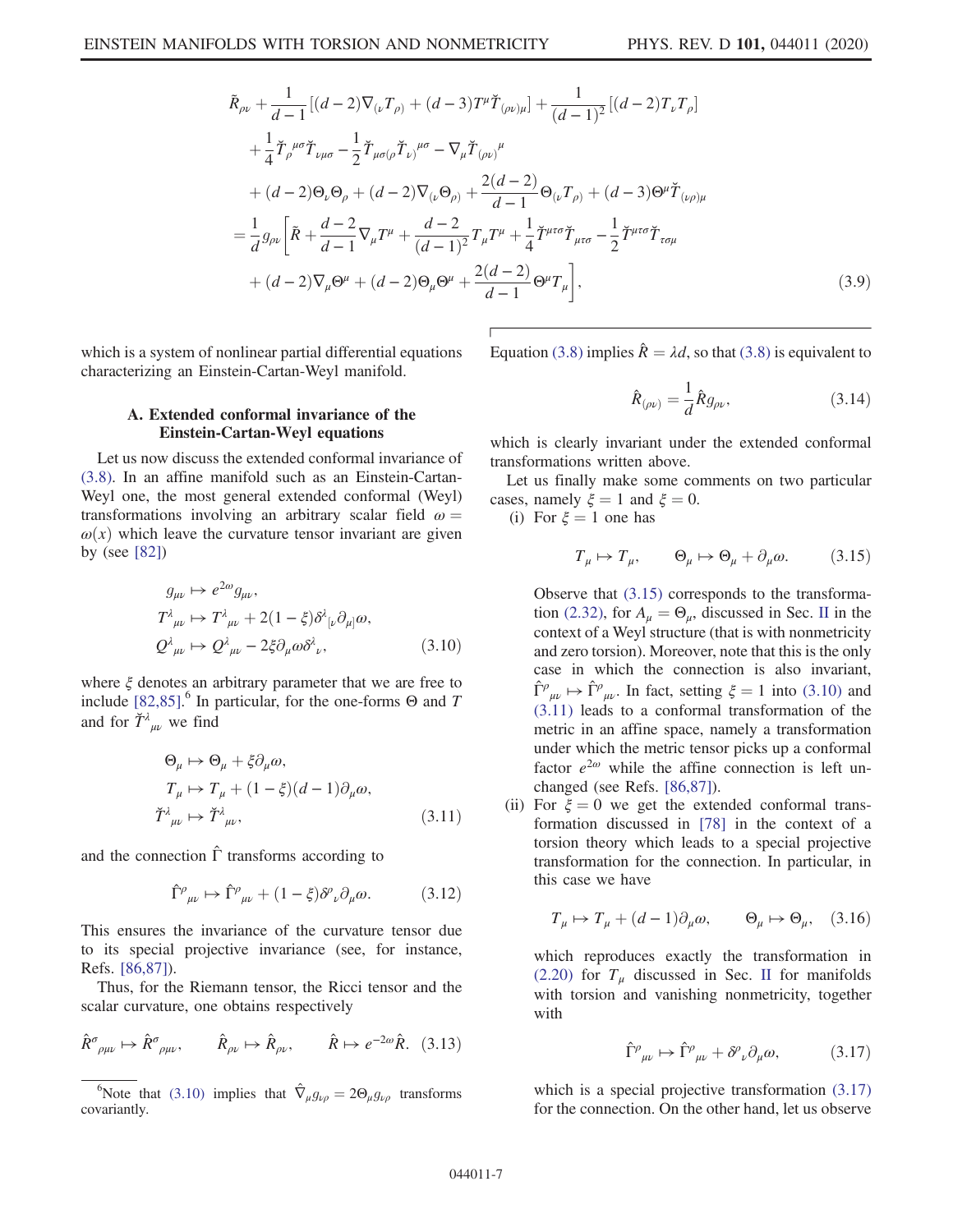that the combination of the conformal metric transformation in (3.10) plus the special projective transformation  $(3.17)$  is called, according to  $[86,87]$ , a frame rescaling.

We can conclude that there are two unique transformations which single out torsion or nonmetricity. This is in agreement with [82]. Note that the same results could have been obtained by considering (3.7), together with the definition (3.6), that is by reabsorbing the nonmetricity and exploiting the transformations of Sec. II for an Einstein-Cartan manifold with torsion and vanishing nonmetricity.

# B. Adding a traceless part to the nonmetricity tensor

In the following we extend the above analysis to include a traceless part of the nonmetricity as well. Interestingly, in the case where the latter is totally symmetric, it can be viewed as representing a massless spin-3 field [104,105].

Thus, we decompose

$$
Q_{\lambda\mu\nu} = -2\Theta_{\mu}g_{\nu\lambda} + \check{Q}_{\lambda\mu\nu}, \qquad (3.18)
$$

where  $\check{Q}^{\nu}{}_{\mu\nu} = 0$ . Using (2.6) and (3.18) in (3.2), the distortion becomes distortion becomes

$$
N_{\lambda\mu\nu} = \frac{1}{2} (\breve{T}_{\nu\lambda\mu} - \breve{T}_{\lambda\nu\mu} - \breve{T}_{\mu\nu\lambda}) + \frac{1}{d-1} (g_{\mu\nu} T_{\lambda} - g_{\mu\lambda} T_{\nu}) + \Theta_{\lambda} g_{\mu\nu} - \Theta_{\mu} g_{\lambda\nu} - \Theta_{\nu} g_{\lambda\mu} + \frac{1}{2} (\breve{Q}_{\lambda\mu\nu} + \breve{Q}_{\lambda\nu\mu} - \breve{Q}_{\mu\lambda\nu}) = \breve{K}_{\nu\lambda\mu} + \frac{1}{d-1} (g_{\mu\nu} T_{\lambda} - g_{\mu\lambda} T_{\nu}) + \Theta_{\lambda} g_{\mu\nu} - \Theta_{\mu} g_{\lambda\nu} - \Theta_{\nu} g_{\lambda\mu} + \breve{M}_{\lambda\mu\nu} = K_{\nu\lambda\mu} + M_{\lambda\mu\nu},
$$
\n(3.19)

where we defined the so-called disformation (also known as deflection tensor)

$$
M_{\lambda\mu\nu} = \frac{1}{2} (Q_{\lambda\mu\nu} + Q_{\lambda\nu\mu} - Q_{\mu\lambda\nu})
$$
  
=  $\Theta_{\lambda} g_{\mu\nu} - \Theta_{\mu} g_{\lambda\nu} - \Theta_{\nu} g_{\lambda\mu} + \frac{1}{2} (\check{Q}_{\lambda\mu\nu} + \check{Q}_{\lambda\nu\mu} - \check{Q}_{\mu\lambda\nu})$   
=  $\Theta_{\lambda} g_{\mu\nu} - \Theta_{\mu} g_{\lambda\nu} - \Theta_{\nu} g_{\lambda\mu} + \check{M}_{\lambda\mu\nu},$  (3.20)

which is symmetric in the last two indices.  $\breve{K}_{\nu\lambda\mu}$  and  $\breve{M}_{\nu\lambda\mu}$  are respectively the traceless part of  $K_{\nu\lambda\mu}$  and  $M_{\nu\lambda\mu}$ ,

$$
\breve{K}_{\nu\lambda\mu} = \frac{1}{2} (\breve{T}_{\nu\lambda\mu} - \breve{T}_{\lambda\nu\mu} - \breve{T}_{\mu\nu\lambda}), \qquad \breve{M}_{\nu\lambda\mu} = \frac{1}{2} (\breve{Q}_{\lambda\mu\nu} + \breve{Q}_{\lambda\nu\mu} - \breve{Q}_{\mu\lambda\nu}). \tag{3.21}
$$

From (3.1) one obtains for the connection

$$
\hat{\Gamma}^{\lambda}{}_{\mu\nu} = \tilde{\Gamma}^{\lambda}{}_{\mu\nu} + \frac{1}{2} (\check{T}_{\nu}{}^{\lambda}{}_{\mu} - \check{T}^{\lambda}{}_{\nu\mu} - \check{T}_{\mu\nu}{}^{\lambda}) + \frac{1}{d-1} (g_{\mu\nu} T^{\lambda} - \delta_{\mu}{}^{\lambda} T_{\nu}) \n+ \Theta^{\lambda} g_{\mu\nu} - \Theta_{\mu} \delta^{\lambda}{}_{\nu} - \Theta_{\nu} \delta^{\lambda}{}_{\mu} + \frac{1}{2} (\check{Q}^{\lambda}{}_{\mu\nu} + \check{Q}^{\lambda}{}_{\nu\mu} - \check{Q}_{\mu}{}^{\lambda}{}_{\nu}).
$$
\n(3.22)

The explicit expression for the Ricci tensor  $\hat{R}_{\rho\nu}$  of  $\hat{\nabla}$  is given in the Appendix [see (A4)], and it contains extra contributions from the traceless tensor  $\check{Q}_{\lambda\mu\nu}$ . The homothetic curvature is still given by (3.4), while the Ricci scalar is

$$
\hat{R} = \tilde{R} + \frac{(d-2)(1-d)}{(d-1)^2} T_{\mu} T^{\mu} + 2 \nabla_{\mu} T^{\mu} \n+ (d-2)(1-d) \Theta_{\mu} \Theta^{\mu} + 2(d-1) \nabla_{\mu} \Theta^{\mu} + 2(2-d) \Theta^{\mu} T_{\mu} \n+ \frac{1}{4} (\tilde{T}_{\mu\nu\rho} \tilde{T}^{\mu\nu\rho} - 2 \tilde{T}_{\mu\nu\rho} \tilde{Q}^{\mu\nu\rho} + \tilde{Q}_{\mu\nu\rho} \tilde{Q}^{\mu\nu\rho}) - \frac{1}{2} (\tilde{T}_{\nu\rho\mu} \tilde{T}^{\mu\nu\rho} + \tilde{T}_{\mu\nu\rho} \tilde{Q}^{\mu\nu\rho} + \tilde{Q}_{\nu\rho\mu} \tilde{Q}^{\mu\nu\rho}).
$$
\n(3.23)

Observe that, by defining

$$
\check{T}_{\mu} \equiv T_{\mu} + (d - 1)\Theta_{\mu}, \qquad \check{T}_{\mu\nu\rho} \equiv \check{T}_{\mu\nu\rho} - \check{Q}_{\mu\nu\rho}, \qquad (3.24)
$$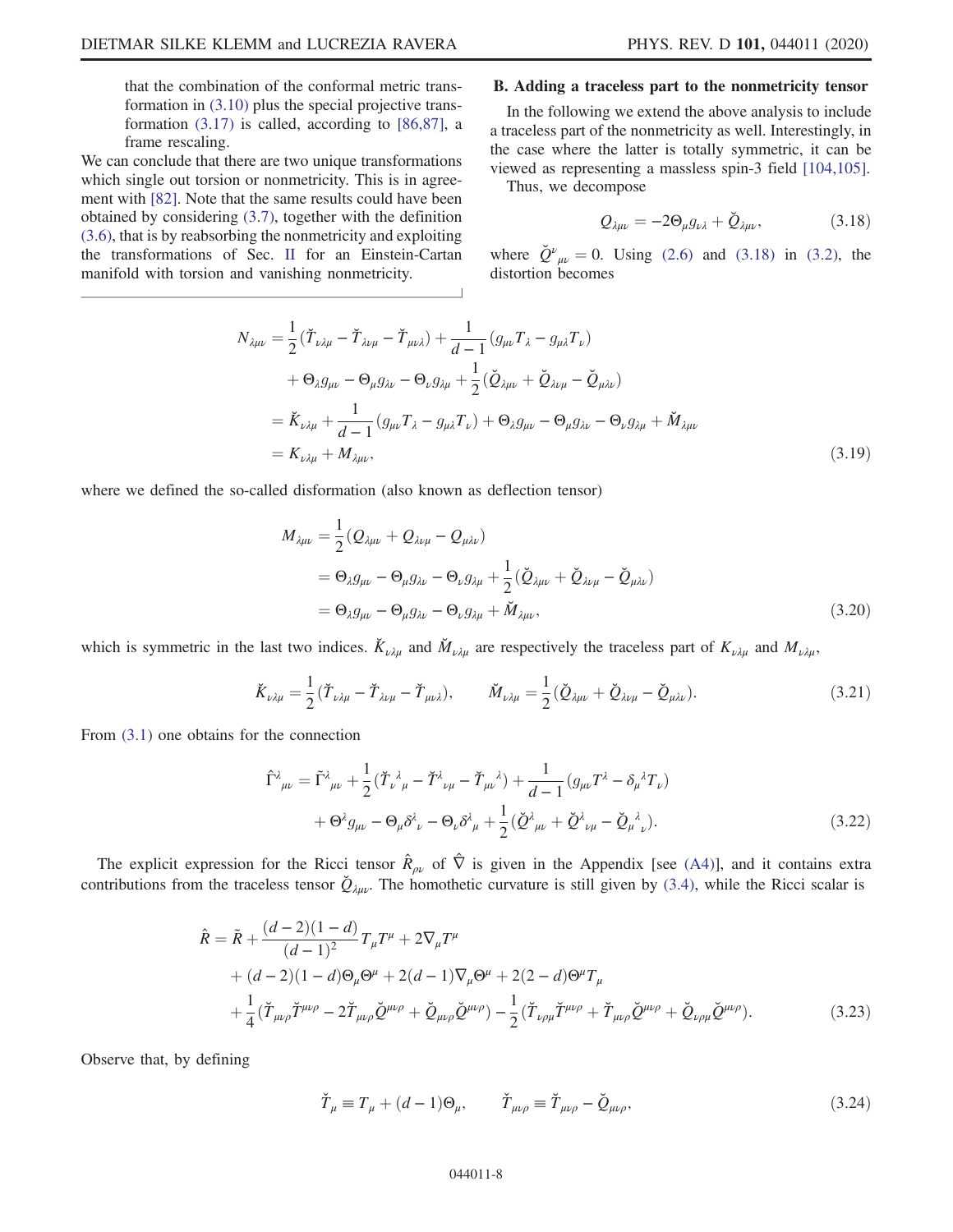where  $\check{T}^{\nu}_{\mu\nu} = 0$ , and using the fact that the symmetries of  $\check{T}_{\mu\nu\rho}$  and  $\check{Q}_{\mu\nu\rho}$  imply

$$
\check{T}_{\nu\rho\mu}\check{Q}^{\mu\nu\rho} = 0, \qquad \check{T}^{\mu\nu\rho}\check{Q}_{\nu\rho\mu} = \check{T}^{\mu\nu\rho}\check{Q}_{\mu\rho\nu}, \qquad (3.25)
$$

one can show that the Ricci scalar (3.23) can be written as

$$
\hat{R} = \tilde{R} + \frac{(d-2)(1-d)}{(d-1)^2} \check{T}_{\mu} \check{T}^{\mu} + 2\nabla_{\mu} \check{T}^{\mu} + \frac{1}{4} \check{T}_{\mu\nu\rho} \check{T}^{\mu\nu\rho} - \frac{1}{2} \check{T}_{\nu\rho\mu} \check{T}^{\mu\nu\rho},
$$
\n(3.26)

which corresponds to the Ricci scalar of a metric connection with nonvanishing torsion, whose trace and traceless parts are now respectively given by  $\check{T}_\mu$  and  $\check{T}_{\mu\nu\rho}$ . This is analogous to the case in which one does not include a traceless contribution for the nonmetricity, cf. Eq. (3.7).

As before, we define an Einstein-Cartan-Weyl space by Eq. (3.8), which becomes in the present context:

$$
\tilde{R}_{\rho\nu} + \frac{1}{d-1} [(d-2)\nabla_{(\nu} T_{\rho)} + (d-3)T^{\mu} \tilde{T}_{(\rho\nu)\mu}] + \frac{1}{(d-1)^2} [(d-2)T_{\nu} T_{\rho}] \n+ \frac{1}{4} \tilde{T}_{\rho}^{\mu\sigma} \tilde{T}_{\nu\mu\sigma} - \frac{1}{2} \tilde{T}_{\mu\sigma(\rho} \tilde{T}_{\nu)}^{\mu\sigma} - \nabla_{\mu} \tilde{T}_{(\rho\nu)}^{\mu} \n+ (d-2)\Theta_{\nu}\Theta_{\rho} + (d-2)\nabla_{(\nu}\Theta_{\rho)} + \frac{2(d-2)}{d-1} \Theta_{(\nu} T_{\rho)} + (d-3)\Theta^{\mu} \tilde{T}_{(\nu\rho)\mu} \n+ \frac{2-d}{d-1} T^{\mu} \tilde{Q}_{\mu(\nu\rho)} + \frac{d-4}{2(d-1)} T_{\mu} \tilde{Q}_{\rho}^{\mu}{}_{\nu} - (d-2)\Theta^{\mu} \tilde{Q}_{\mu(\nu\rho)} + \frac{d-4}{2} \Theta_{\mu} \tilde{Q}_{\rho}^{\mu}{}_{\nu} \n- \frac{1}{4} \tilde{Q}_{\mu\rho\sigma} \tilde{Q}^{\mu}{}_{\nu}^{\sigma} + 2 \nabla^{\mu} \tilde{Q}_{\mu(\nu\rho)} - \frac{1}{2} \nabla_{\mu} \tilde{Q}_{\nu}^{\mu}{}_{\rho} + \frac{1}{2} \tilde{T}_{\mu(\rho}^{\sigma} \tilde{Q}^{\mu}{}_{\nu)\sigma} + \frac{1}{2} \tilde{T}^{\mu}{}_{(\rho}^{\sigma} \tilde{Q}_{\nu)\sigma\mu} - \tilde{T}_{(\rho}^{\mu\sigma} \tilde{Q}_{\nu)\mu\sigma} \n= \frac{1}{d} g_{\rho\nu} \left[ \tilde{R} + \frac{d-2}{d-1} \nabla_{\mu} T^{\mu} + \frac{d-2}{(d-1)^2} T_{\mu} T^{\mu} + (d-2) \nabla_{\mu} \Theta^{\mu} + (d-2) \Theta_{\mu} \Theta^{\mu} + \frac{2(d-2)}{d-1} \Theta^{\mu} T_{\mu} \n+ \frac{1}{4} (\til
$$

which represents a system of nonlinear partial differential equations characterizing an Einstein-Cartan-Weyl manifold with the most general form of torsion and nonmetricity.

Finally, we can consider the transformations (3.10). In particular, we have

$$
\check{Q}^{\lambda}{}_{\mu\nu} \mapsto \check{Q}^{\lambda}{}_{\mu\nu}.\tag{3.28}
$$

For the curvature tensors one still has the transformation laws given in (3.13), so that the Einstein-Cartan-Weyl equations (3.8) are again invariant under extended conformal transformations for arbitrary parameter ξ.

#### IV. EINSTEIN-CARTAN ACTION AND SCALE INVARIANT GRAVITY

Let us consider the action

$$
S = \int d^d x \sqrt{-g} \phi^2 (R - \kappa \phi^{\frac{4}{d-2}}), \tag{4.1}
$$

where  $R$  is the Ricci scalar (2.13) of a torsionful but metric connection,  $\phi$  denotes a scalar field, and  $\kappa$  is a constant. Along the same lines of  $[85]$ ,  $(4.1)$  can be rewritten as

$$
S = \int d^d x \sqrt{-g} \phi^2 \left( \tilde{R} - \frac{d-2}{d-1} T_{\mu} T^{\mu} + 2 \nabla_{\mu} T^{\mu} + \frac{1}{4} \tilde{T}_{\mu \nu \rho} \tilde{T}^{\mu \nu \rho} - \frac{1}{2} \tilde{T}_{\nu \rho \mu} \tilde{T}^{\mu \nu \rho} - \kappa \phi^{\frac{4}{d-2}} \right),
$$
(4.2)

with  $\tilde{R}$  the scalar curvature of the Levi-Civita connection. One easily shows that (4.2) is invariant under

$$
g_{\mu\nu} \mapsto e^{2\omega} g_{\mu\nu}, \qquad \phi \mapsto e^{\frac{2-d}{2}\omega} \phi,
$$
  
\n
$$
T_{\mu} \mapsto T_{\mu} + (d-1)\partial_{\mu}\omega, \qquad \check{T}^{\lambda}{}_{\mu\nu} \mapsto \check{T}^{\lambda}{}_{\mu\nu}.
$$
 (4.3)

Using the traceless part of the contorsion defined in (3.21), the action (4.2) becomes

$$
S = \int d^d x \sqrt{-g} \phi^2
$$
  
 
$$
\times \left( \tilde{R} - \frac{d-2}{d-1} T_{\mu} T^{\mu} + 2 \nabla_{\mu} T^{\mu} - \breve{K}_{\nu \rho \mu} \breve{K}^{\mu \nu \rho} - \kappa \phi^{\frac{4}{d-2}} \right),
$$
  
(4.4)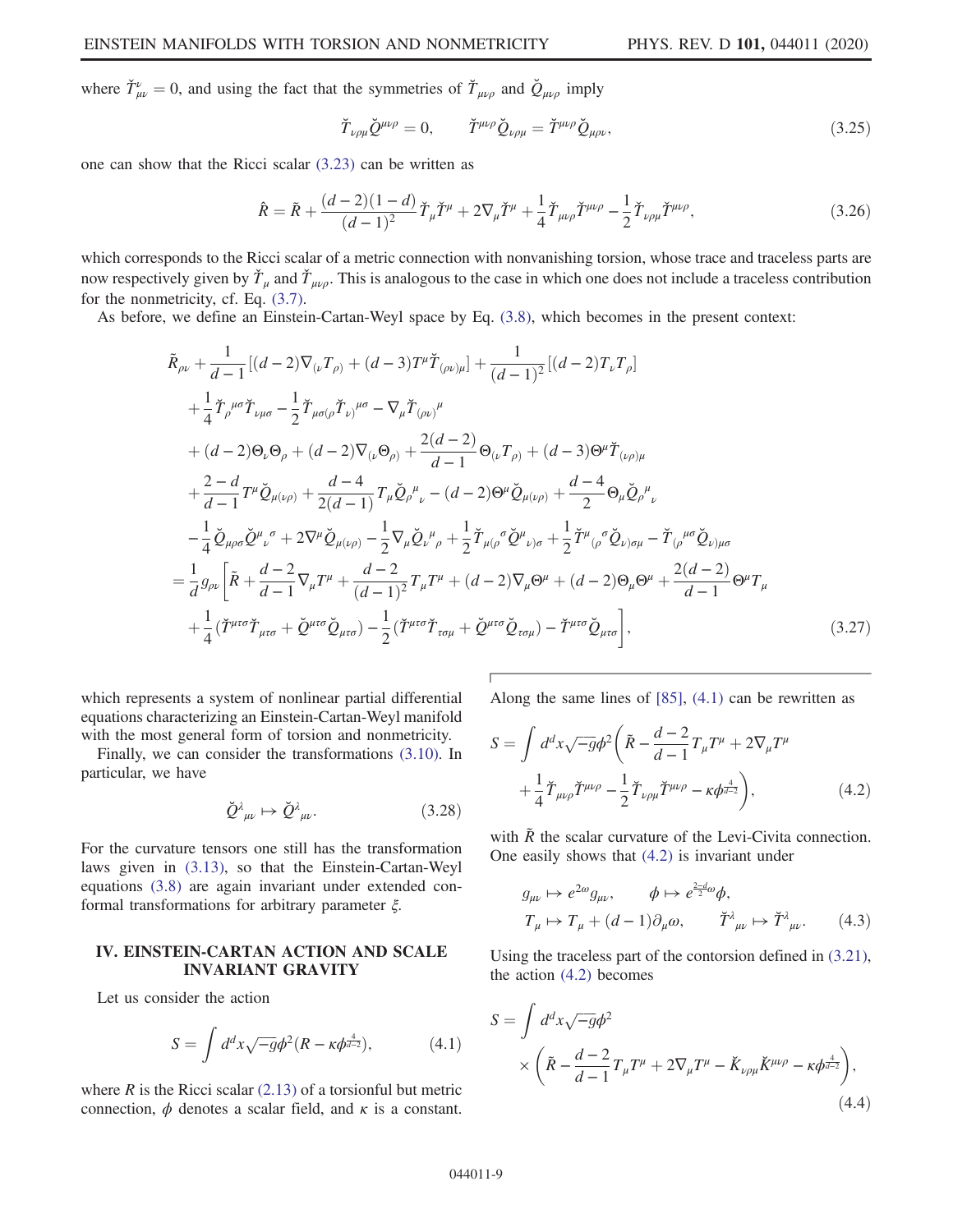and its variation with respect to  $T_{\mu}$  and  $\dot{K}_{\nu\rho\mu}$  yields respectively

$$
T_{\mu} = -\frac{2(d-1)}{d-2} \frac{\nabla_{\mu} \phi}{\phi}, \qquad \breve{K}_{\mu[\nu \rho]} = 0. \tag{4.5}
$$

Notice that  $T_{\mu}$  can be eliminated by an extended conformal transformation and is thus pure gauge. Using the definition (3.21) and the fact that the traceless part of the torsion is antisymmetric in the last two indices, we get  $T_{\mu\nu\rho} =$  $2K_{\mu[\nu\rho]} = 0$ , and therefore also  $K_{\mu\nu\rho} = 0$ , in agreement with [79,85].

Varying the action (4.4) with respect to  $g_{\mu\nu}$  and  $\phi$  leads to

$$
\phi^2 \left( \tilde{R}_{\mu\nu} - \frac{1}{2} g_{\mu\nu} \tilde{R} \right) + \frac{2d}{d-2} \nabla_\mu \phi \nabla_\nu \phi - 2 \phi \nabla_\nu \nabla_\mu \phi \n+ 2 g_{\mu\nu} \phi \nabla_\rho \nabla^\rho \phi - \frac{2}{d-2} g_{\mu\nu} \nabla_\rho \phi \nabla^\rho \phi + \frac{1}{2} g_{\mu\nu} \kappa \phi^{\frac{2d}{d-2}} = 0,
$$
\n(4.6a)

$$
\phi \tilde{R} - \frac{4(d-1)}{d-2} \nabla_{\rho} \nabla^{\rho} \phi - \frac{d}{d-2} \kappa \phi^{\frac{d+2}{d-2}} = 0, \qquad (4.6b)
$$

where we have used the expression for  $T_{\nu}$  in (4.5) as well as  $K_{\mu\nu\rho} = 0$ . Observe that the trace of (4.6a) implies (4.6b), which can be understood as a consequence of  $\phi$  being pure gauge.

Let us now consider the action

$$
S = \int d^d x \sqrt{-g} \left[ \phi^2 \tilde{R} + \frac{4(d-1)}{d-2} \nabla_\mu \phi \nabla^\mu \phi - \kappa \phi^{\frac{2d}{d-2}} \right],
$$
\n(4.7)

which is called scale invariant (also known as conformal gravity). It turns out that the equations of motion following from (4.7) are precisely (4.6a) and (4.6b) obtained from (4.4) after having used the expressions for the torsion. The actions (4.1) and (4.7) describe thus the same dynamics. Notice also that, plugging  $T_{\mu}$  [cf. (4.5)] and  $\dot{K}_{\mu\nu\rho} = 0$  into  $(4.4)$ , one gets, up to a surface term, $\prime$  the conformal gravity action (4.7) (see also [85]).

One can also show that the action (4.1) implies that the spacetime is Einstein with torsion, which is a completely new result. To see this, observe that Eq. (4.6a) can be rewritten as

$$
\tilde{R}_{\mu\nu} + \frac{2d}{d-2} \frac{\nabla_{\mu}\phi\nabla_{\nu}\phi}{\phi^2} - 2\frac{\nabla_{\nu}\nabla_{\mu}\phi}{\phi} = \frac{1}{d}g_{\mu\nu}\left(\frac{d}{2}\tilde{R} - 2d\frac{\nabla_{\rho}\nabla^{\rho}\phi}{\phi} + \frac{2d}{d-2}\frac{\nabla_{\rho}\phi\nabla^{\rho}\phi}{\phi^2} - \frac{d}{2}\kappa\phi^{\frac{4}{d-2}}\right). \tag{4.8}
$$

Using also (4.6b), this can be cast into the form

$$
\tilde{R}_{\mu\nu} + \frac{2d}{d-2} \frac{\nabla_{\mu} \phi \nabla_{\nu} \phi}{\phi^2} - 2 \frac{\nabla_{\mu} \nabla_{\nu} \phi}{\phi} = \frac{1}{d} g_{\mu\nu} \left( \tilde{R} - 2 \frac{\nabla_{\rho} \nabla^{\rho} \phi}{\phi} + \frac{2d}{d-2} \frac{\nabla_{\rho} \phi \nabla^{\rho} \phi}{\phi^2} \right). \tag{4.9}
$$

On the other hand, consider the system (2.18) characterizing an Einstein-Cartan manifold, and use the result (4.5) for the trace part of the torsion as well as  $\tilde{T}_{\mu\nu\rho} = 0$ . Then (2.18) boils down precisely to (4.9).

Let us also observe that, as already mentioned in [85], conformal (Weyl) invariance allows to rescale  $\phi \mapsto e^{\frac{2-d\omega}{d}\phi}$ . One can use this freedom to gauge fix  $\phi = 1/(4\sqrt{\pi G})$ ,<br>where G is Newton's constant. Then the action (4.7) where  $G$  is Newton's constant. Then the action  $(4.7)$ becomes

$$
S = \frac{1}{16\pi G} \int d^d x \sqrt{-g} (\tilde{R} - 2\Lambda), \quad (4.10)
$$

where we chose  $\kappa = 2\Lambda (16\pi G)^{2/(d-2)}$ . The Einstein-<br>Hilbert action with cosmological constant can thus be Hilbert action with cosmological constant can thus be viewed as a gauge fixed version of the action (4.7).

Finally, let us recall that the trace part of the torsion can also be interpreted as the trace part of the nonmetricity (cf. Sec. II B). If we set the traceless part of the torsion to zero, this leads to the action

$$
S = \int d^d x \sqrt{-g} \phi^2 (W - \kappa \phi^{\frac{4}{d-2}}), \quad (4.11)
$$

which is invariant under

$$
g_{\mu\nu} \mapsto e^{2\omega} g_{\mu\nu}, \qquad \phi \mapsto e^{\frac{2-d}{2}\omega} \phi, \qquad \Theta_{\mu} \mapsto \Theta_{\mu} + \partial_{\mu}\omega.
$$
\n(4.12)

The variation of (4.11) with respect to  $\Theta_u$  yields

$$
\Theta_{\mu} = -\frac{2}{d-2} \frac{\nabla_{\mu} \phi}{\phi}.
$$
 (4.13)

Again, one can easily show that the actions (4.11) and (4.7) describe the same dynamics. Equation (4.11) implies that the spacetime is Einstein-Weyl, where the Weyl vector is given by (4.13), and is thus pure gauge. Notice in this context that there is no known action principle that leads to the Einstein-Weyl equations with nonexact Weyl vector.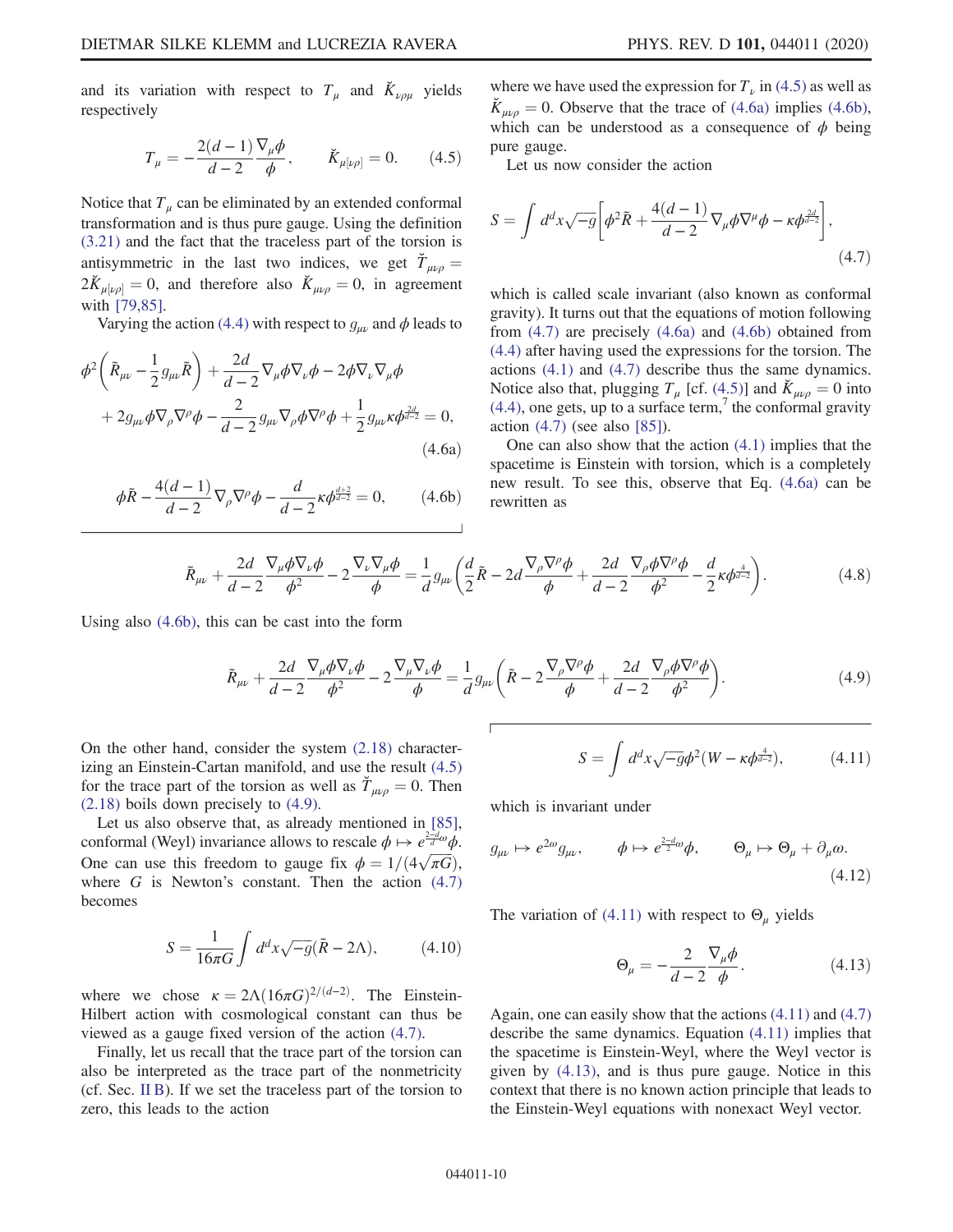# V. EINSTEIN-HILBERT ACTION COUPLED TO A THREE-FORM AS EINSTEIN-CARTAN GRAVITY

The Einstein-Hilbert action coupled to a three-form field strength reads

$$
S_1 = \int d^d x \sqrt{-g} \left( \tilde{R} - \frac{1}{12} H_{\mu\nu\rho} H^{\mu\nu\rho} \right), \qquad (5.1)
$$

where  $H_{\mu\nu\rho}$  is given in terms of a gauge potential  $B_{\mu\nu}$ ,

$$
H_{\mu\nu\rho} = \partial_{\mu}B_{\nu\rho} + \partial_{\nu}B_{\rho\mu} + \partial_{\rho}B_{\mu\nu}, \qquad B_{\mu\nu} = -B_{\nu\mu}.
$$
 (5.2)

The variation of (5.1) with respect to  $B_{\mu\nu}$  leads to

$$
\nabla^{\mu}H_{\mu\nu\rho} = 0, \qquad (5.3)
$$

while varying  $q^{\rho\nu}$  gives

$$
\tilde{R}_{\rho\nu} - \frac{1}{2} g_{\rho\nu} \tilde{R} + \frac{1}{24} g_{\rho\nu} H_{\mu\tau\sigma} H^{\mu\tau\sigma} - \frac{1}{4} H_{\rho}{}^{\mu\sigma} H_{\nu\mu\sigma} = 0. \quad (5.4)
$$

On the other hand, consider the system (2.18) satisfied by an Einstein manifold with torsion. Assume that  $T_{\mu} = 0$  and take  $\tilde{T}_{\mu\nu\rho}$  to be completely antisymmetric. Then (2.18) boils down to

$$
\tilde{R}_{\rho\nu} - \frac{1}{4} \tilde{T}_{\mu\sigma\nu} \tilde{T}_{\rho}^{\ \mu\sigma} = \frac{1}{d} g_{\rho\nu} \left( \tilde{R} - \frac{1}{4} \tilde{T}^{\mu\tau\sigma} \tilde{T}_{\mu\tau\sigma} \right). \tag{5.5}
$$

We would like to compare this with  $(5.4)$ . To this end, take the trace of (5.4), which leads to

$$
\tilde{R} = \frac{d-6}{12(d-2)}H^2, \qquad H^2 \equiv H_{\mu\tau\sigma}H^{\mu\tau\sigma}.
$$
 (5.6)

Now subtract its trace part from (5.4) to obtain

$$
\tilde{R}_{\rho\nu} - \frac{1}{d}g_{\rho\nu}\tilde{R} - \frac{1}{4}H_{\rho}{}^{\mu\sigma}H_{\nu\mu\sigma} + \frac{1}{4d}g_{\rho\nu}H^2 = 0, \qquad (5.7)
$$

which coincides precisely with (5.5) if we identify  $H_{\mu\nu\rho}$  =  $\tilde{T}_{\mu\nu\rho}$ . The equations of motion following from (5.1) can thus be interpreted as implying that the spacetime is Einstein with skew-symmetric torsion  $H_{\mu\nu\rho}$  satisfying (5.3). Notice however that the equations (5.4) are more restrictive than (5.5), since they contain in addition the trace part (5.6), while (5.5) is traceless. This is somehow reminiscent of hyper Cauchy-Riemann (hyper-CR, or Gauduchon-Tod) spaces [106], where on top of the (trace-free) Einstein-Weyl equations there is a constraint on the scalar curvature.

Quite remarkably, the equations [(5.3) and (5.4)] can also be retrieved from the constrained action,

$$
S_2 = \int d^d x \sqrt{-g} \left[ R + \lambda^{\mu\nu\rho} \left( \check{T}_{\mu\nu\rho} - \frac{1}{\sqrt{3}} (\partial_\mu B_{\nu\rho} + \partial_\nu B_{\rho\mu} + \partial_\rho B_{\mu\nu}) \right) \right]
$$
  
= 
$$
\int d^d x \sqrt{-g} \left[ \tilde{R} - \frac{d-2}{d-1} T_\mu T^\mu + 2 \nabla_\mu T^\mu + \frac{1}{4} \check{T}_{\mu\nu\rho} \check{T}^{\mu\nu\rho} - \frac{1}{2} \check{T}_{\nu\rho\mu} \check{T}^{\mu\nu\rho} + \lambda^{\mu\nu\rho} \left( \check{T}_{\mu\nu\rho} - \frac{1}{\sqrt{3}} (\partial_\mu B_{\nu\rho} + \partial_\nu B_{\rho\mu} + \partial_\rho B_{\mu\nu}) \right) \right],
$$
 (5.8)

where  $R$  denotes the scalar curvature of a torsionful but metric connection [cf. (2.13)],  $\lambda^{\mu\nu\rho}$  is a Lagrange multiplier, and  $B_{\mu\nu}$  is antisymmetric. The variation of (5.8) with respect to  $T_{\mu}$ ,  $B_{\mu\nu}$ ,  $\lambda^{\mu\nu\rho}$ ,  $\ddot{T}_{\mu\nu\rho}$  and  $g^{\mu\nu}$  gives respectively

$$
T_{\mu} = 0, \qquad \nabla_{\mu} \lambda^{[\mu\nu\rho]} = 0, \tag{5.9}
$$

$$
\breve{T}_{\mu\nu\rho} = \frac{1}{\sqrt{3}} (\partial_{\mu} B_{\nu\rho} + \partial_{\nu} B_{\rho\mu} + \partial_{\rho} B_{\mu\nu}), \quad (5.10)
$$

$$
\lambda^{\mu\nu\rho} = \frac{1}{2} (\check{T}^{\nu\rho\mu} + \check{T}^{\rho\mu\nu} - \check{T}^{\mu\nu\rho}), \tag{5.11}
$$

$$
\tilde{R}_{\mu\nu} - \frac{1}{2} g_{\mu\nu} \tilde{R} + \frac{1}{8} g_{\mu\nu} \tilde{T}_{\tau\rho\sigma} \tilde{T}^{\tau\rho\sigma} - \frac{3}{4} \tilde{T}_{\mu}^{\ \tau\rho} \tilde{T}_{\nu\tau\rho} = 0, \qquad (5.12)
$$

where we already used  $T_{\mu} = 0$  in (5.12). Equation (5.10) implies that the traceless part of the torsion is completely antisymmetric, and thus (5.11) reduces to

$$
\lambda^{\mu\nu\rho} = \frac{1}{2} \check{T}^{\mu\nu\rho}.
$$
 (5.13)

Plugging this into the last equation of (5.9) leads to

$$
\nabla_{\mu}\breve{T}^{\mu\nu\rho} = 0. \tag{5.14}
$$

Finally, using  $(5.10)$  in  $(5.14)$  and  $(5.12)$ , one gets precisely (5.3) and (5.4). The actions  $S_1$  and  $S_2$  describe therefore the same dynamics.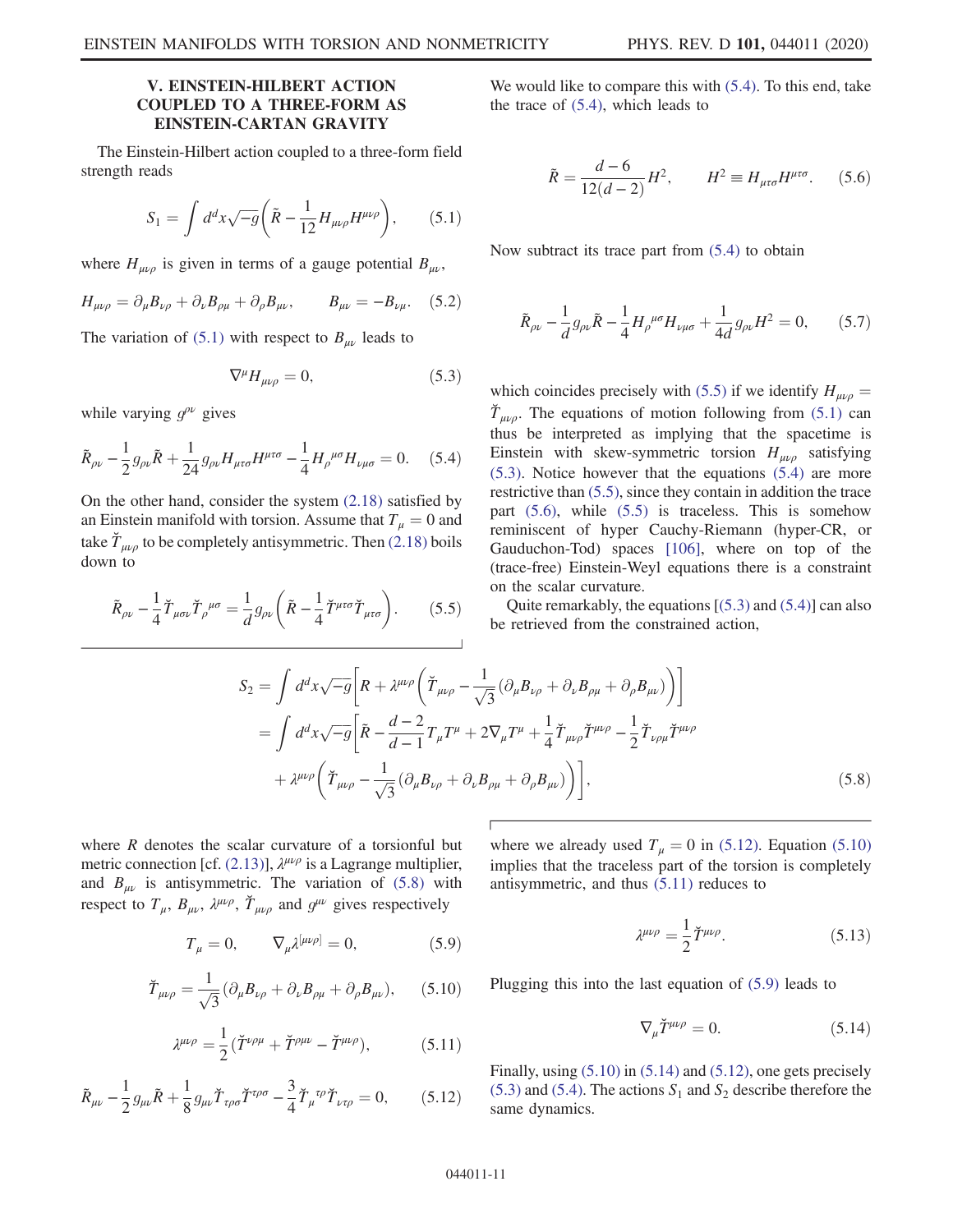#### VI. DISCUSSION

Motivated by the interest in connections with torsion and nonmetricity both from the physical and the mathematical point of view, we first generalized here some results that appeared previously in the literature. In particular, we considered Einstein spaces with nonvanishing torsion that has both a trace and a traceless part (Einstein-Cartan manifolds), and showed that the resulting field equations are invariant under extended conformal transformations. We then compared our results to Einstein manifolds with zero torsion but nonvanishing nonmetricity, where the latter is given in terms of the Weyl vector  $\Theta_{\mu}$  (Einstein-Weyl spaces). We saw that, if the traceless part of the torsion is set to zero, then the system of partial differential equations characterizing Einstein-Cartan spaces exactly coincides with the Einstein-Weyl equations if the torsion trace  $T_{\mu}$ is replaced by  $(d-1)\Theta_{\mu}$ . Subsequently, we extended our analysis to the case of Einstein manifolds with both torsion and nonmetricity (Einstein-Cartan-Weyl spaces), allowing for both a trace and a traceless part of the nonmetricity tensor.

Moreover, we considered actions involving scalar curvatures obtained from torsionful or nonmetric connections, and investigated their relations with other gravitational theories, obtaining completely new results in this context. In particular, we analyzed a conformally (Weyl) invariant action with torsion and its relation with scale invariant gravity, which involves a scalar  $\phi$ , and found that they reproduce the same dynamics. Furthermore, we have shown that the action (4.1) implies that the spacetime is Einstein with torsion. Then, the Einstein-Hilbert action coupled to a three-form field strength  $H_{\mu\nu\rho}$  was considered, and it was shown that its equations of motion imply that the manifold is Einstein with skew-symmetric torsion. Furthermore, it turned out that the equations of motion of Einstein gravity coupled to a three-form may also be retrieved from a constrained action that contains the scalar curvature of a connection with torsion. Let us stress that in this paper we concentrated on the vacuum, without considering the presence of matter.

Among the solutions to Einstein's field equations, Einstein spaces are of particular relevance in physics, think for instance of the Kerr-(A)dS solution or of string compactifications on e.g., Sasaki-Einstein manifolds. Since nature could accommodate for torsion and nonmetricity, it seems reasonable to generalize the concept of Einstein spaces to torsionful and nonmetric connections.

The manifolds analyzed in this paper may also have applications in the classification and physical study of (fake) supersymmetric supergravity solutions in the same way as Einstein-Weyl manifolds provide the base space for fake supersymmetric solutions in de Sitter supergravity [47–52]. Under the physical point of view, this analysis is particularly relevant in higher dimensions, since, in  $d > 4$ , it is highly nontrivial to determine whether a given nearhorizon geometry can be extended to a full black hole solution (due to the fact that the strong uniqueness theorems that hold in four dimensions [107–112] break down and there exist different black holes with the same asymptotic charges and different black hole solutions with the same near-horizon geometry). Progress in classifying near-horizon geometries can help to face this problem, as it was proven in [51], where the authors, after having showed that a class of solutions of minimal supergravity in five dimensions is given by lifts of three-dimensional Einstein-Weyl structures of hyper-CR type, considered the task of reconstructing all supersymmetric solutions from such near-horizon geometry, demonstrating that the moduli space of infinitesimal supersymmetric transverse deformations of the near-horizon data is finite dimensional if the spatial section of the horizon is compact.

Always in this context, a new result has recently been obtained in [113], where it has been shown that the horizon geometry for supersymmetric black hole solutions of minimal five-dimensional gauged supergravity is that of a particular Einstein-Cartan-Weyl structure in three dimensions, involving the trace and traceless part of both torsion and nonmetricity, and obeying some precise constraint; in the limit of zero cosmological constant, the set of nonlinear partial differential equations characterizing this Einstein-Cartan-Weyl structure reduces to that of a hyper-CR Einstein-Weyl structure in the Gauduchon gauge, which was shown in [51] to be the horizon geometry in the ungauged BPS (Bogomol'nyi-Prasad-Sommefield) case.

The analysis of this paper might also be extended in other directions. In particular, it would be interesting to generalize the construction of [88] concerning the Chern-Simons formulation of three-dimensional gravity involving torsion and nonmetricity, and the recent results presented in [114] in the context of double field theory. One could also investigate possible generalizations of [104,105].

On the other hand, a future development of our work may consist in possible generalizations of the Jones-Tod correspondence [54] between self-dual conformal fourmanifolds with a conformal vector field and Abelian monopoles on Einstein-Weyl spaces in three dimensions. Especially one could ask whether Einstein-Cartan-Weyl manifolds can arise in a similar way by symmetry reduction from higher dimensions.

Finally, a further direction for future research would be a geometrical investigation of the results on unconventional supersymmetry presented recently in [115], where torsion plays a fundamental role, under the perspective developed here.

#### ACKNOWLEDGMENTS

L. R. acknowledges illuminating discussions with L. Andrianopoli, B. L. Cerchiai, M. Trigiante and J. Zanelli. D. K. is supported partly by INFN.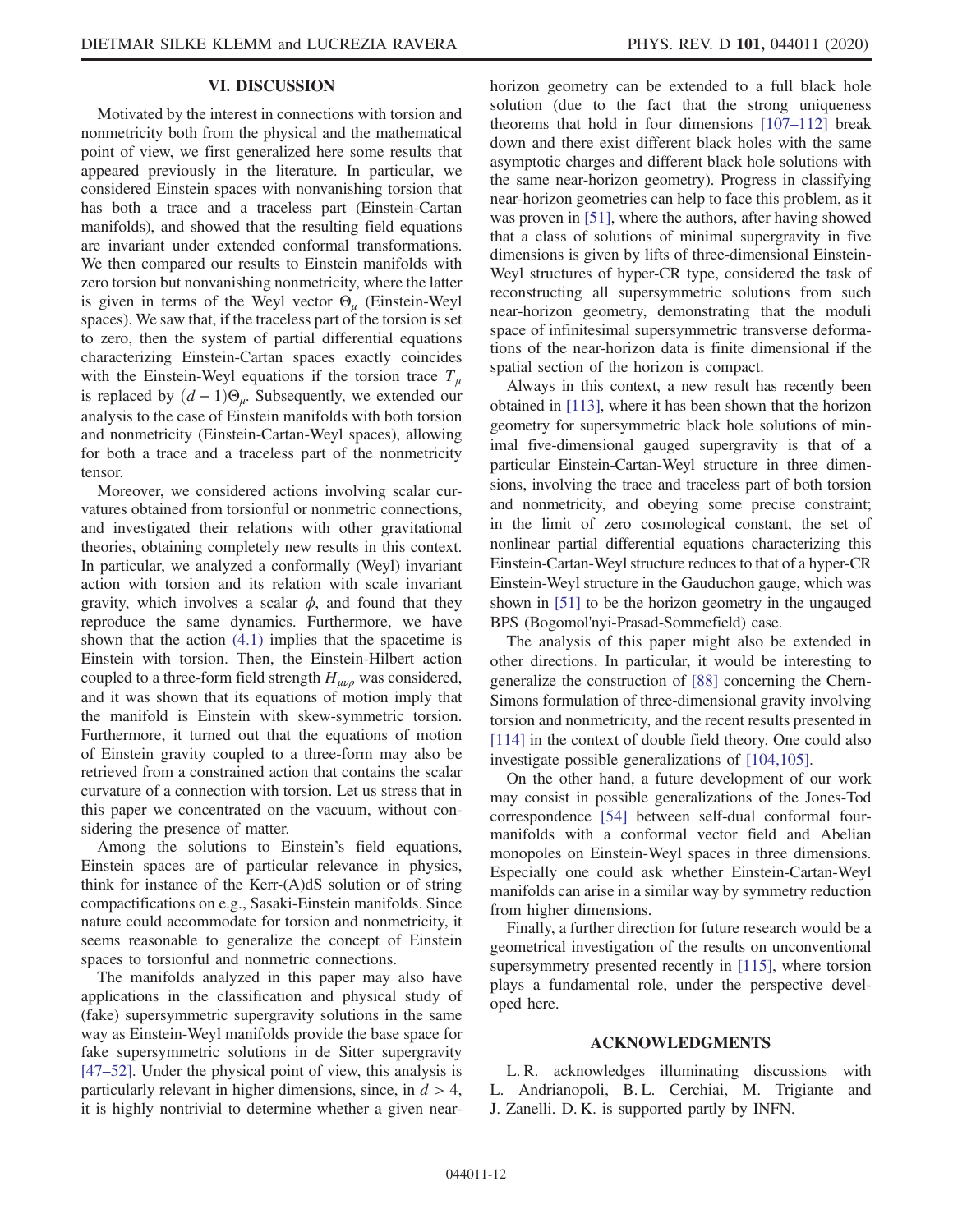# APPENDIX: RIEMANN AND RICCI TENSORS

The Riemann tensor of the Einstein-Cartan connection  $\Gamma^{\lambda}{}_{\mu\nu}$  introduced in Sec. II reads

$$
R^{\lambda}_{\rho\mu\nu} = \partial_{\mu}\Gamma^{\lambda}_{\nu\rho} - \partial_{\nu}\Gamma^{\lambda}_{\mu\rho} + \Gamma^{\lambda}_{\mu\sigma}\Gamma^{\sigma}_{\nu\rho} - \Gamma^{\lambda}_{\nu\sigma}\Gamma^{\sigma}_{\mu\rho} \n= \tilde{R}^{\lambda}_{\rho\mu\nu} + \frac{1}{d-1} [g_{\rho\nu}\nabla_{\mu}T^{\lambda} - g_{\rho\mu}\nabla_{\nu}T^{\lambda} + \delta_{\mu}{}^{\lambda}\nabla_{\nu}T_{\rho} - \delta_{\nu}{}^{\lambda}\nabla_{\mu}T_{\rho}] \n+ \frac{1}{d-1} \left[ \frac{1}{2}\delta_{\nu}{}^{\lambda}T^{\sigma}(-\tilde{T}_{\sigma\mu\rho} + \tilde{T}_{\mu\rho\sigma} - \tilde{T}_{\rho\mu\sigma}) + \frac{1}{2}\delta_{\mu}{}^{\lambda}T^{\sigma}(-\tilde{T}_{\sigma\mu\rho} + \tilde{T}_{\mu\rho\sigma} + \tilde{T}_{\rho\nu\sigma}) \right] \n+ \frac{1}{d-1} [T^{\lambda}\tilde{T}_{\rho\mu\nu} - T_{\rho}\tilde{T}^{\lambda}_{\mu\nu}] \n+ \frac{1}{d-1} \left\{ \frac{1}{2} T^{\sigma}[g_{\nu\rho}(\tilde{T}_{\sigma\mu}^{\lambda} + \tilde{T}^{\lambda}_{\mu\sigma} + \tilde{T}_{\mu}^{\lambda}{}_{\sigma}) - g_{\mu\rho}(\tilde{T}_{\sigma\mu}^{\lambda} + \tilde{T}^{\lambda}_{\nu\sigma} + \tilde{T}_{\nu}^{\lambda}{}_{\sigma})] \right\} \n+ \frac{1}{(d-1)^{2}} [g_{\nu\rho}T_{\mu}T^{\lambda} - g_{\mu\rho}T_{\nu}T^{\lambda} + (g_{\rho\mu}\delta_{\nu}{}^{\lambda} - g_{\rho\nu}\delta_{\mu}{}^{\lambda})T_{\sigma}T^{\sigma} + T_{\rho}(\delta_{\mu}{}^{\lambda}T_{\nu} - \delta_{\nu}{}^{\lambda}T_{\mu})] \n+ \frac{1}{4} [\tilde{T}^{\lambda}_{\nu}{}^{\sigma}\tilde{T}_{\mu\rho\sigma} + \tilde{T}_{\mu\rho}{}^{\sigma}(\tilde{T}_{\sigma\mu}^{\lambda} +
$$

where  $\tilde{R}^{\lambda}{}_{\rho\mu\nu}$  and  $\nabla$  denote respectively the Riemann tensor and the covariant derivative of the Levi-Civita connection. The first line of (A1) follows from the definition  $[D_{\mu}, D_{\nu}]\omega_{\rho} + T^{\sigma}{}_{\mu\nu}D_{\sigma}\omega_{\rho} = -R^{\lambda}{}_{\rho\mu\nu}\omega_{\lambda}$ , where D denotes the connection with coefficients  $\Gamma$ . The corresponding Ricci tensor is given by coefficients Γ. The corresponding Ricci tensor is given by

$$
R_{\rho\nu} = R^{\mu}{}_{\rho\mu\nu} = \tilde{R}_{\rho\nu} + \frac{1}{d-1} [g_{\rho\nu} \nabla_{\mu} T^{\mu} + (d-2) \nabla_{\nu} T_{\rho}] + \frac{1}{(d-1)^2} [(2-d)g_{\nu\rho} T_{\mu} T^{\mu} + (d-2) T_{\nu} T_{\rho}]
$$
  
+ 
$$
\frac{1}{d-1} \left\{ \frac{1}{2} T^{\mu} [(2-d)(\tilde{T}_{\mu\nu\rho} - \tilde{T}_{\nu\rho\mu}) + (d-4)\tilde{T}_{\rho\nu\mu}] \right\}
$$
  
+ 
$$
\frac{1}{4} \tilde{T}_{\nu}^{\mu\sigma} \tilde{T}_{\rho\mu\sigma} + \frac{1}{2} (\tilde{T}_{\mu\nu\sigma} \tilde{T}_{\rho}^{\mu\sigma} + \nabla_{\mu} \tilde{T}^{\mu}{}_{\nu\rho} - \nabla_{\mu} \tilde{T}_{\nu\rho}^{\mu} - \nabla_{\mu} \tilde{T}_{\rho\nu}^{\mu}). \tag{A2}
$$

On the other hand, the Ricci tensor of the Einstein-Cartan-Weyl connection  $\hat{\Gamma}^{\lambda}{}_{\mu\nu}$  introduced in Sec. III is

$$
\hat{R}_{\rho\nu} = \hat{R}^{\mu}{}_{\rho\mu\nu} = \tilde{R}_{\rho\nu} + \frac{1}{d-1} [g_{\rho\nu} \nabla_{\mu} T^{\mu} + (d-2) \nabla_{\nu} T_{\rho}] + \frac{1}{(d-1)^2} [(2-d)g_{\nu\rho} T_{\mu} T^{\mu} + (d-2) T_{\nu} T_{\rho}] \n+ \frac{1}{d-1} \left\{ \frac{1}{2} T^{\mu} [(2-d)(\tilde{T}_{\mu\nu\rho} - \tilde{T}_{\nu\rho\mu}) + (d-4) \tilde{T}_{\rho\nu\mu}] \right\} \n+ \frac{1}{4} \tilde{T}_{\nu}{}^{\mu\sigma} \tilde{T}_{\rho\mu\sigma} + \frac{1}{2} (\tilde{T}_{\mu\nu\sigma} \tilde{T}_{\rho}{}^{\mu\sigma} + \nabla_{\mu} \tilde{T}^{\mu}{}_{\nu\rho} - \nabla_{\mu} \tilde{T}_{\nu\rho}{}^{\mu} - \nabla_{\mu} \tilde{T}_{\rho\nu}{}^{\mu}) \n+ (d-2) \Theta_{\nu} \Theta_{\rho} + (2-d) \Theta_{\mu} \Theta^{\mu} g_{\nu\rho} + g_{\nu\rho} \nabla_{\mu} \Theta^{\mu} + (d-1) \nabla_{\nu} \Theta_{\rho} - \nabla_{\rho} \Theta_{\nu} \n+ \frac{1}{d-1} [(d-2) \Theta_{\rho} T_{\nu} + (d-2) \Theta_{\nu} T_{\rho} + 2(2-d) g_{\nu\rho} \Theta^{\mu} T_{\mu}] \n+ \frac{d-2}{2} \Theta^{\mu} (\tilde{T}_{\mu\nu\rho} - \tilde{T}_{\nu\rho\mu}) + \frac{d-4}{2} \Theta^{\mu} \tilde{T}_{\rho\nu\mu},
$$
\n(A3)

where  $∇$  denotes again the Levi-Civita connection.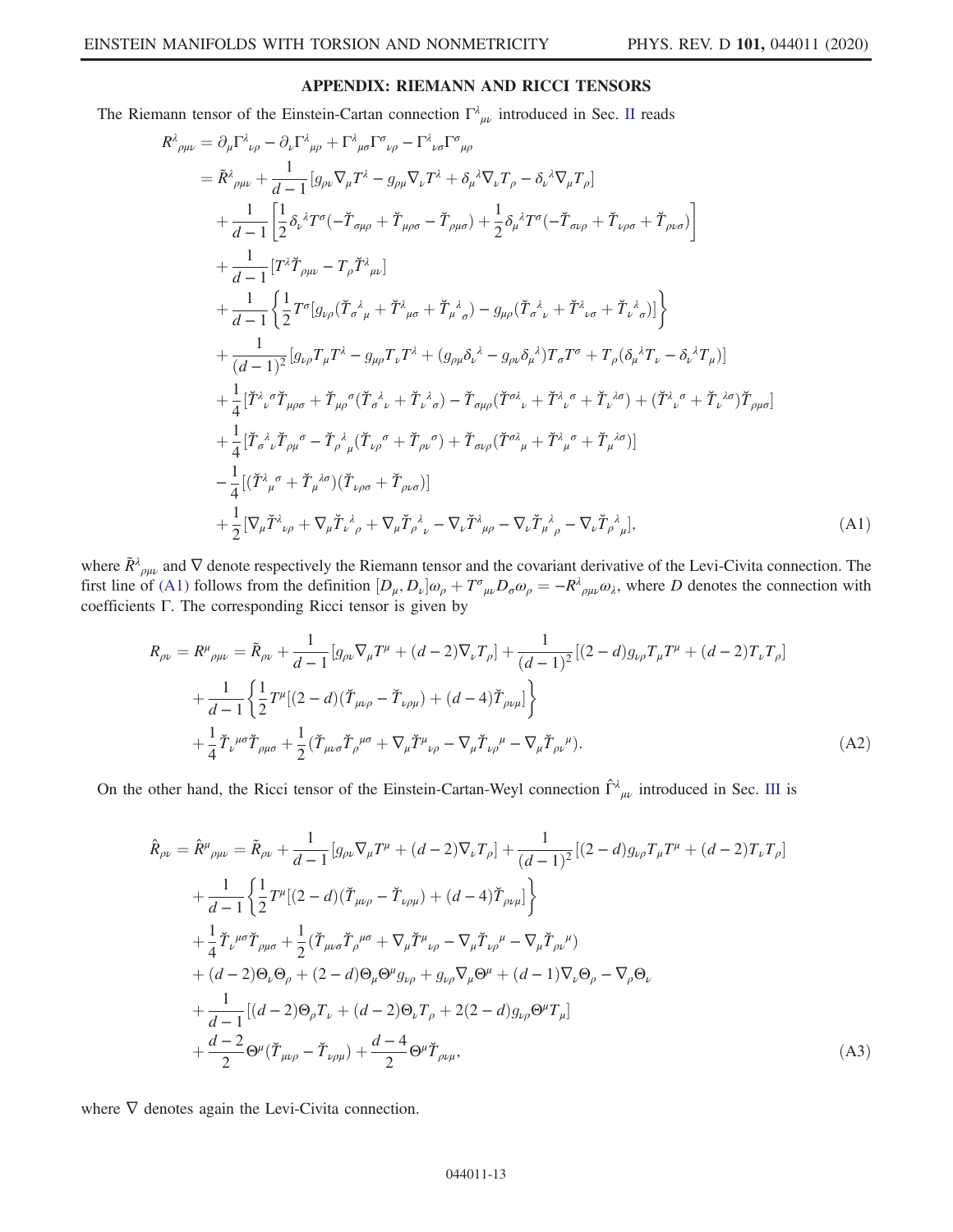Finally, adding a traceless part to the nonmetricity tensor, we have that the Ricci tensor of  $\hat{\nabla}$  reads, explicitly,

$$
\hat{R}_{\rho\nu} = \hat{R}^{\mu}_{\rho\mu\nu} = \tilde{R}_{\rho\nu} + \frac{1}{d-1} [g_{\rho\nu} \nabla_{\mu} T^{\mu} + (d-2) \nabla_{\nu} T_{\rho}] + \frac{1}{(d-1)^{2}} [(2-d)g_{\nu\rho} T_{\mu} T^{\mu} + (d-2) T_{\nu} T_{\rho}] \n+ \frac{1}{d-1} \left\{ \frac{1}{2} T^{\mu} [(2-d)(\tilde{T}_{\mu\nu\rho} - \tilde{T}_{\nu\rho\mu}) + (d-4) \tilde{T}_{\rho\nu\mu}] \right\} \n+ \frac{1}{4} \tilde{T}_{\mu}^{\mu\sigma} \tilde{T}_{\rho\mu\sigma} + \frac{1}{2} (\tilde{T}_{\mu\nu\sigma} \tilde{T}_{\rho}^{\mu\sigma} + \nabla_{\mu} \tilde{T}^{\mu}_{\nu\rho} - \nabla_{\mu} \tilde{T}_{\nu\rho}^{\mu} - \nabla_{\mu} \tilde{T}_{\rho\mu}^{\mu}) \n+ (d-2) \Theta_{\nu} \Theta_{\rho} + (2-d) \Theta_{\mu} \Theta^{\mu} g_{\nu\rho} + g_{\nu\rho} \nabla_{\mu} \Theta^{\mu} + (d-1) \nabla_{\nu} \Theta_{\rho} - \nabla_{\rho} \Theta_{\nu} \n+ \frac{1}{d-1} [(d-2) \Theta_{\rho} T_{\nu} + (d-2) \Theta_{\nu} T_{\rho} + 2(2-d) g_{\nu\rho} \Theta^{\mu} T_{\mu}] \n+ \frac{d-2}{2} \Theta^{\mu} (\tilde{T}_{\mu\nu\rho} - \tilde{T}_{\nu\rho\mu}) + \frac{d-4}{2} \Theta^{\mu} \tilde{T}_{\rho\nu\mu} \n+ \frac{1}{d-1} \left\{ \frac{1}{2} T^{\mu} [(2-d)(\tilde{Q}_{\mu\nu\rho} + \tilde{Q}_{\nu\rho\mu}) + (d-4) \tilde{Q}_{\rho\mu\nu}] \right\} \n- \frac{d-2}{2} \Theta^{\mu} (\tilde{Q}_{\mu\nu\rho} + \tilde{Q}_{\nu\rho\mu}) + \frac{d-4}{2} \Theta^{\mu} \tilde
$$

which, indeed, now contains extra contributions from the traceless tensor  $\check{Q}_{\lambda\mu\nu}$ .

- [1] F. W. Hehl, J. D. McCrea, E. W. Mielke, and Y. Ne'eman, Metric affine gauge theory of gravity: Field equations, Noether identities, world spinors, and breaking of dilation invariance, [Phys. Rep.](https://doi.org/10.1016/0370-1573(94)00111-F) 258, 1 (1995).
- [2] E. Schrodinger, Space-time Structure (Cambridge University Press, Cambridge, England, 1954).
- [3] A. Einstein, *Meaning of Relativity* (Princeton University, Princeton, NJ, 1955).
- [4] J. A. Schouten, *Ricci Calculus* (Springer, Berlin, 1954).
- [5] Gauge Theories of Gravitation, edited by M. Blagojevic and F. Hehl (Imperial College Press, London, 2013).
- [6] Y. Ne'eman and F. W. Hehl, Test matter in a space-time with nonmetricity, [Classical Quantum Gravity](https://doi.org/10.1088/0264-9381/14/1A/020) 14, A251 [\(1997\).](https://doi.org/10.1088/0264-9381/14/1A/020)
- [7] R. F. Sobreiro and V. J. Vasquez Otoya, Aspects of nonmetricity in gravity theories, [Braz. J. Phys.](https://doi.org/10.1590/S0103-97332010000400002) 40, 370 (2010).
- [8] D. Puetzfeld and Y. N. Obukhov, Equations of motion in metric-affine gravity: A covariant unified framework, Phys. Rev. D 90[, 084034 \(2014\)](https://doi.org/10.1103/PhysRevD.90.084034).
- [9] L. Järv, M. Rünkla, M. Saal, and O. Vilson, Nonmetricity formulation of general relativity and its scalar-tensor extension, Phys. Rev. D 97[, 124025 \(2018\).](https://doi.org/10.1103/PhysRevD.97.124025)
- [10] E. Kröner, The differential geometry of elementary point and line defects in Bravais crystals, [Int. J. Theor. Phys.](https://doi.org/10.1007/BF00672933) 29, [1219 \(1990\).](https://doi.org/10.1007/BF00672933)
- [11] A. Delhom-Latorre, G. J. Olmo, and M. Ronco, Observable traces of nonmetricity: New constraints on metricaffine gravity, [Phys. Lett. B](https://doi.org/10.1016/j.physletb.2018.03.002) 780, 294 (2018).
- [12] P. Luz and V. Vitagliano, Raychaudhuri equation in spacetimes with torsion, Phys. Rev. D 96[, 024021 \(2017\).](https://doi.org/10.1103/PhysRevD.96.024021)
- [13] S. Speziale, Raychaudhuri and optical equations for null geodesic congruences with torsion, [Phys. Rev. D](https://doi.org/10.1103/PhysRevD.98.084029) 98, [084029 \(2018\).](https://doi.org/10.1103/PhysRevD.98.084029)
- [14] D. Iosifidis, C. G. Tsagas, and A. C. Petkou, Raychaudhuri equation in spacetimes with torsion and nonmetricity, Phys. Rev. D 98[, 104037 \(2018\)](https://doi.org/10.1103/PhysRevD.98.104037).
- [15] C. Pagani and R. Percacci, Quantum gravity with torsion and nonmetricity, [Classical Quantum Gravity](https://doi.org/10.1088/0264-9381/32/19/195019) 32, 195019 [\(2015\).](https://doi.org/10.1088/0264-9381/32/19/195019)
- [16] J. Stelmach, Nonmetricity driven inflation, [Classical](https://doi.org/10.1088/0264-9381/8/5/014) [Quantum Gravity](https://doi.org/10.1088/0264-9381/8/5/014) 8, 897 (1991).
- [17] E. A. Poberii, Nonmetricity driven inflation, Helv. Phys. Acta 67, 745 (1994).
- [18] J. Beltrán Jiménez and T. S. Koivisto, Modified gravity with vector distortion and cosmological applications, Universe 3[, 47 \(2017\).](https://doi.org/10.3390/universe3020047)
- [19] R. Adler, M. Bazin, and M. Schiffer, Introduction to General Relativity (McGraw-Hill, New York, 1965).
- [20] D. M. J. Calderbank and H. Pedersen, Einstein-Weyl geometry, in Essays on Einstein Manifolds, edited by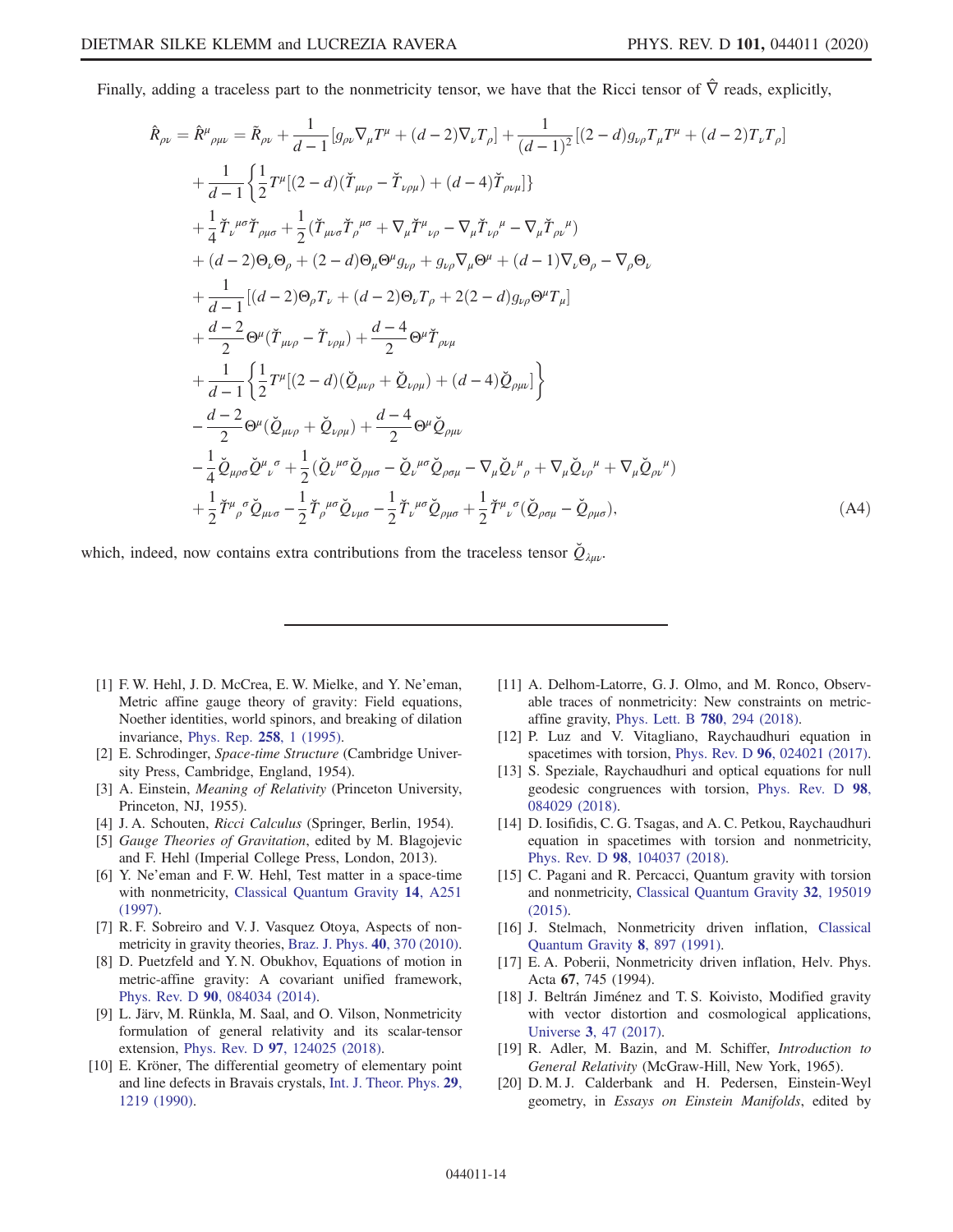C. R. LeBrun and M. Wang, Surveys in Differential Geometry Vol. V (International Press, Boston, 1999).

- [21] G. B. Folland, Weyl manifolds, [J. Diff. Geom.](https://doi.org/10.4310/jdg/1214429379) 4, 145 [\(1970\).](https://doi.org/10.4310/jdg/1214429379)
- [22] C. Romero, J. B. Fonseca-Neto, and M. L. Pucheu, General relativity and Weyl geometry, [Classical Quantum Gravity](https://doi.org/10.1088/0264-9381/29/15/155015) 29[, 155015 \(2012\).](https://doi.org/10.1088/0264-9381/29/15/155015)
- [23] H. Weyl, Gravitation and electricity, Sitzungsber. Preuss. Akad. Wiss. Berlin (Math. Phys.) 1918, 465 (1918).
- [24] H. Weyl, A new extension of relativity theory, [Ann. Phys.](https://doi.org/10.1002/andp.19193641002) (Berlin) 364[, 101 \(1919\)](https://doi.org/10.1002/andp.19193641002); Eine neue erweiterung der relatiritästheorie; [Surveys High Energ. Phys.](https://doi.org/10.1080/01422418608228770) 5, 237 [\(1986\);](https://doi.org/10.1080/01422418608228770) Eine neue Erweiterung der Relativitätstheorie, [Ann. Phys. \(Berlin\)](https://doi.org/10.1002/andp.19193641002) 364, 101 (1919).
- [25] J. T. Wheeler, Weyl geometry, [Gen. Relativ. Gravit.](https://doi.org/10.1007/s10714-018-2401-5) **50**, 80 [\(2018\).](https://doi.org/10.1007/s10714-018-2401-5)
- [26] F. London, Quantum mechanical interpretation of the Weyl theory, Z. Phys. 42[, 375 \(1927\);](https://doi.org/10.1007/BF01397316) Quantenmechanische deutung der theorie von weyl, [Surveys High Energ. Phys.](https://doi.org/10.1080/01422418608228773) 5[, 253 \(1986\).](https://doi.org/10.1080/01422418608228773)
- [27] L. O'Raifeartaigh, The Dawning of Gauge Theory (Princeton University Press, Princeton, NJ, 1997), p. 249.
- [28] E. Scholz, The unexpected resurgence of Weyl geometry in late 20th century physics, [Einstein Stud.](https://doi.org/10.1007/978-1-4939-7708-6_11) 14, 261 (2018).
- [29] C. Barceló, R. Carballo-Rubio, and L. J. Garay, Weyl relativity: A novel approach to Weyl's ideas, [J. Cosmol.](https://doi.org/10.1088/1475-7516/2017/06/014) [Astropart. Phys. 06 \(2017\) 014.](https://doi.org/10.1088/1475-7516/2017/06/014)
- [30] M. R. Tanhayi, S. Dengiz, and B. Tekin, Weyl-invariant higher curvature gravity theories in n dimensions, [Phys.](https://doi.org/10.1103/PhysRevD.85.064016) Rev. D 85[, 064016 \(2012\)](https://doi.org/10.1103/PhysRevD.85.064016).
- [31] S. Dengiz, E. Kilicarslan, and B. Tekin, Weyl gauging of topologically massive gravity, [Phys. Rev. D](https://doi.org/10.1103/PhysRevD.86.104014) 86, 104014 [\(2012\).](https://doi.org/10.1103/PhysRevD.86.104014)
- [32] S. Dengiz, A noncompact Weyl-Einstein-Yang-Mills model: A semiclassical quantum gravity, [Ann. Phys.](https://doi.org/10.1016/j.aop.2017.06.010) [\(Amsterdam\)](https://doi.org/10.1016/j.aop.2017.06.010) 383, 560 (2017).
- [33] I. P. Lobo and C. Romero, Experimental constraints on the second clock effect, [Phys. Lett. B](https://doi.org/10.1016/j.physletb.2018.07.019) 783, 306 (2018).
- [34] K. P. Tod, Compact 3-dimensional Einstein-Weyl structures, [J. Lond. Math. Soc.](https://doi.org/10.1112/jlms/s2-45.2.341) s2-45, 341 (1992).
- [35] H. Pedersen and K. P. Tod, Einstein metrics and hyperbolic monopoles, [Classical Quantum Gravity](https://doi.org/10.1088/0264-9381/8/4/018) 8, 751 (1991).
- [36] H. Pedersen and K. P. Tod, Three-dimensional Einstein-Weyl geometry, [Adv. Math.](https://doi.org/10.1006/aima.1993.1002) 97, 74 (1993).
- [37] H. Pedersen and A. Swann, Riemannian submersions, four-manifolds and Einstein-Weyl geometry, [Proc. London](https://doi.org/10.1112/plms/s3-66.2.381) Math. Soc. s3-66[, 381 \(1993\)](https://doi.org/10.1112/plms/s3-66.2.381).
- [38] H. Pedersen and A. F. Swann, Einstein-Weyl geometry, the Bach tensor and conformal scalar curvature, [J. Reine](https://doi.org/10.1515/crll.1993.441.99) [Angew. Math.](https://doi.org/10.1515/crll.1993.441.99) 441, 99 (1993).
- [39] H. Pedersen, Y. S. Poon, and A. F. Swann, The Einstein-Weyl equations in complex and quaternionic geometry, [Differential Geometry and its Applications](https://doi.org/10.1016/0926-2245(93)90009-P) 3, 309 (1993).
- [40] H. Pedersen, Y. S. Poon, and A. F. Swann, The Hitchin-Thorpe inequality for Einstein-Weyl manifolds, [Bull.](https://doi.org/10.1112/blms/26.2.191) [Lond. Math. Soc.](https://doi.org/10.1112/blms/26.2.191) 26, 191 (1994).
- [41] H. Pedersen, Y. S. Poon, and A. F. Swann, Einstein-Weyl deformations and submanifolds, [Int. J. Math.](https://doi.org/10.1142/S0129167X96000372) 7, 705 [\(1996\).](https://doi.org/10.1142/S0129167X96000372)
- [42] A. B. Madsen, H. Pedersen, Y. S. Poon, and A. F. Swann, Compact Einstein-Weyl manifolds with large symmetry group, [Duke Math. J.](https://doi.org/10.1215/S0012-7094-97-08817-7) 88, 407 (1997); , Corrigendum, [Duke](https://doi.org/10.1215/S0012-7094-99-10006-8) Math. J. 100[, 167 \(1999\)](https://doi.org/10.1215/S0012-7094-99-10006-8).
- [43] D. M. J. Calderbank and P. Tod, Einstein metrics, hypercomplex structures and the Toda field equation, [Differ](https://doi.org/10.1016/S0926-2245(01)00037-7)[ential Geometry and its Applications](https://doi.org/10.1016/S0926-2245(01)00037-7) 14, 199 (2001).
- [44] D. M. J. Calderbank, Self-dual Einstein metrics and conformal submersions, [arXiv:math/0001041](https://arXiv.org/abs/math/0001041).
- [45] D. M. J. Calderbank and M. Dunajski, Scalar-flat Lorentzian Einstein-Weyl spaces, [Classical Quantum Gravity](https://doi.org/10.1088/0264-9381/18/14/101) 18, [L77 \(2001\)](https://doi.org/10.1088/0264-9381/18/14/101).
- [46] D. M. J. Calderbank and H. Pedersen, Self-dual spaces with complex structures, Einstein-Weyl geometry and geodesics, [Ann. Inst. Fourier \(Grenoble\)](https://doi.org/10.5802/aif.1779) 50, 921 (2000).
- [47] P. Meessen and A. Palomo-Lozano, Cosmological solutions from fake  $N = 2$  EYM supergravity, [J. High Energy](https://doi.org/10.1088/1126-6708/2009/05/042) [Phys. 05 \(2009\) 042.](https://doi.org/10.1088/1126-6708/2009/05/042)
- [48] J. B. Gutowski and W. A. Sabra, Solutions of minimal four-dimensional de Sitter supergravity, [Classical Quan](https://doi.org/10.1088/0264-9381/27/23/235017)tum Gravity 27[, 235017 \(2010\).](https://doi.org/10.1088/0264-9381/27/23/235017)
- [49] J. Grover, J. B. Gutowski, C. A. R. Herdeiro, P. Meessen, A. Palomo-Lozano, and W. A. Sabra, Gauduchon-Tod structures, Sim holonomy and de Sitter supergravity, [J. High Energy Phys. 07 \(2009\) 069.](https://doi.org/10.1088/1126-6708/2009/07/069)
- [50] J. B. Gutowski, A. Palomo-Lozano, and W. A. Sabra, Einstein-Weyl structures and de Sitter supergravity, [Classical Quantum Gravity](https://doi.org/10.1088/0264-9381/29/10/105006) 29, 105006 (2012).
- [51] M. Dunajski, J. Gutowski, and W. Sabra, Einstein-Weyl spaces and near-horizon geometry, [Classical Quantum](https://doi.org/10.1088/1361-6382/aa5992) Gravity 34[, 045009 \(2017\).](https://doi.org/10.1088/1361-6382/aa5992)
- [52] M. Randall, Three-dimensional near-horizon metrics that are Einstein-Weyl, [arXiv:1704.06433](https://arXiv.org/abs/1704.06433).
- [53] N. J. Hitchin, Complex Manifolds and Einstein Equations, Twistor Geometry and Nonlinear Systems, edited by H. D. Doebner and T. D. Palev, Lecture Notes in Math Vol. 970 (Springer, Berlin, 1982), p. 79.
- [54] P. Jones and K. Tod, Minitwistor spaces and Einstein-Weyl spaces, [Classical Quantum Gravity](https://doi.org/10.1088/0264-9381/2/4/021) 2, 565 (1985).
- [55] R. S. Ward, Einstein-Weyl spaces and  $SU(\infty)$  Toda fields, [Classical Quantum Gravity](https://doi.org/10.1088/0264-9381/7/4/003) 7, L95 (1990).
- [56] M. Dunajski, L. J. Mason, and P. Tod, Einstein-Weyl geometry, the dKP equation and twistor theory, [J. Geom.](https://doi.org/10.1016/S0393-0440(00)00033-4) Phys. 37[, 63 \(2001\).](https://doi.org/10.1016/S0393-0440(00)00033-4)
- [57] É. Cartan, Sur une généralisation de la notion de courbure de Riemann et les espaces à torsion, C.R. Hebd. Seances Acad. Sci. 174, 593 (1922).
- [58] É. Cartan, Sur les variétés à connexion affine et la théorie de la relativité généralisée (première partie), [Ann. Éc.](https://doi.org/10.24033/asens.751) Norm. Sup. 40[, 325 \(1923\).](https://doi.org/10.24033/asens.751)
- [59] É. Cartan, Sur les variétés à connexion affine et la théorie de la relativité généralisée (première partie) (Suite), [Ann.](https://doi.org/10.24033/asens.753) [Éc. Norm. Sup.](https://doi.org/10.24033/asens.753) 41, 1 (1924).
- [60] É. Cartan, Sur les variétés à connexion affine et la théorie de la relativité généralisée II, [Ann. Éc. Norm. Sup.](https://doi.org/10.24033/asens.761) 42, 17 [\(1925\).](https://doi.org/10.24033/asens.761)
- [61] É. Cartan, Sur les variétés à connexion affine et la théorie de la relativité généralisée (Gauthier Villars, 1955). See also On manifolds with an affine connection and the theory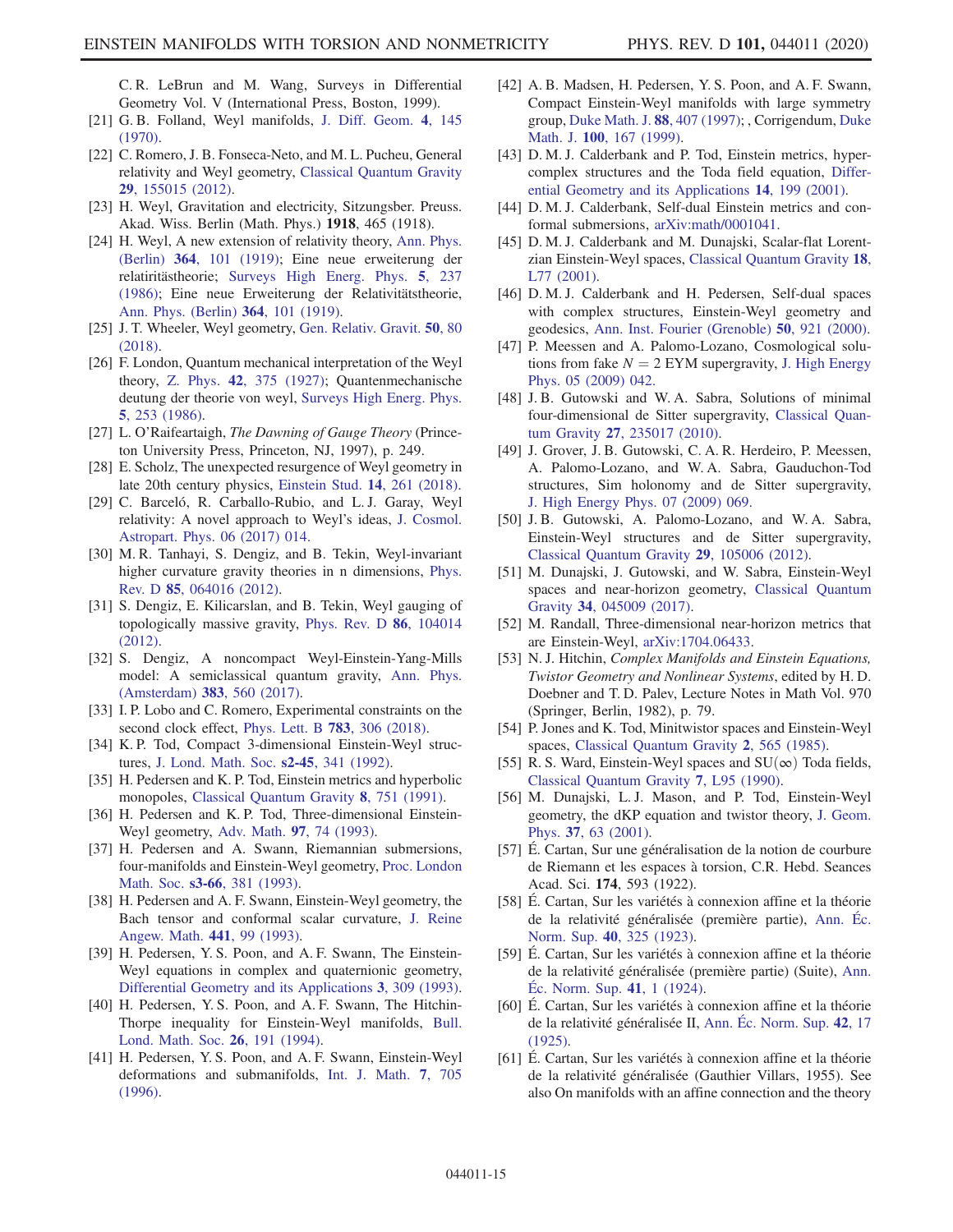of general relativity, translated by A. Magnon and A. Ashtekar (Bibliopolis, Napoli, 1986).

- [62] Y. F. Cai, S. Capozziello, M. De Laurentis, and E. N. Saridakis, f(T) teleparallel gravity and cosmology, [Rep.](https://doi.org/10.1088/0034-4885/79/10/106901) Prog. Phys. 79[, 106901 \(2016\)](https://doi.org/10.1088/0034-4885/79/10/106901).
- [63] D. W. Sciama, Recent Developments in General Relativity, Festschrift for Infeld (Pergamon, Oxford, 1962), p. 415.
- [64] D. W. Sciama, The Physical structure of general relativity, [Rev. Mod. Phys.](https://doi.org/10.1103/RevModPhys.36.463) 36, 463 (1964); Erratum, [Rev. Mod. Phys.](https://doi.org/10.1103/RevModPhys.36.1103) 36[, 1103 \(1964\)](https://doi.org/10.1103/RevModPhys.36.1103).
- [65] T. W. B. Kibble, Lorentz invariance and the gravitational field, [J. Math. Phys. \(N.Y.\)](https://doi.org/10.1063/1.1703702) 2, 212 (1961).
- [66] F. W. Hehl, P. Von Der Heyde, G. D. Kerlick, and J. M. Nester, General relativity with spin and torsion: Foundations and prospects, Rev. Mod. Phys. 48, 393 (1976).
- [67] I.L. Shapiro, Torsion: Theory and possible observables, [arXiv:hep-th/9811072](https://arXiv.org/abs/hep-th/9811072).
- [68] I. L. Shapiro, Physical aspects of the space-time torsion, Phys. Rep. 357[, 113 \(2002\)](https://doi.org/10.1016/S0370-1573(01)00030-8).
- [69] S. Capozziello, G. Lambiase, and C. Stornaiolo, Geometric classification of the torsion tensor in space-time, [Ann.](https://doi.org/10.1002/1521-3889(200108)10:8%3C713::AID-ANDP713%3E3.0.CO;2-2) [Phys. \(Berlin\)](https://doi.org/10.1002/1521-3889(200108)10:8%3C713::AID-ANDP713%3E3.0.CO;2-2) 10, 713 (2001).
- [70] T. Watanabe and M. J. Hayashi, General relativity with torsion, [arXiv:gr-qc/0409029.](https://arXiv.org/abs/gr-qc/0409029)
- [71] S. Jensen, General Relativity with Torsion: Extending Wald's Chapter on Curvature (2005), [https://pdfs.semanticscholar](https://pdfs.semanticscholar.org/60cf/2adf0400cf08c8d5978e99c6d8f9e8c6d83c.pdf?_ga=2.4773875.1557614665.1580231816-2019410458.1580231816) [.org/60cf/2adf0400cf08c8d5978e99c6d8f9e8c6d83c.pdf?\\_](https://pdfs.semanticscholar.org/60cf/2adf0400cf08c8d5978e99c6d8f9e8c6d83c.pdf?_ga=2.4773875.1557614665.1580231816-2019410458.1580231816) [ga=2.4773875.1557614665.1580231816-2019410458](https://pdfs.semanticscholar.org/60cf/2adf0400cf08c8d5978e99c6d8f9e8c6d83c.pdf?_ga=2.4773875.1557614665.1580231816-2019410458.1580231816) [.1580231816](https://pdfs.semanticscholar.org/60cf/2adf0400cf08c8d5978e99c6d8f9e8c6d83c.pdf?_ga=2.4773875.1557614665.1580231816-2019410458.1580231816).
- [72] A. Golovnev, Introduction to teleparallel gravities, [arXiv:1801.06929](https://arXiv.org/abs/1801.06929).
- [73] J. Scherk and J. H. Schwarz, Dual models and the geometry of spacetime, Phys. Lett. 52B[, 347 \(1974\)](https://doi.org/10.1016/0370-2693(74)90059-8).
- [74] A. Saa, Strings in background fields and Einstein-Cartan theory of gravity, [Classical Quantum Gravity](https://doi.org/10.1088/0264-9381/12/8/004) 12, L85 (1995).
- [75] M. Kalb and P. Ramond, Classical direct interstring action, Phys. Rev. D 9[, 2273 \(1974\).](https://doi.org/10.1103/PhysRevD.9.2273)
- [76] Y.N. Obukhov, Conformal invariance and spacetime torsion, [Phys. Lett. A](https://doi.org/10.1016/0375-9601(82)90037-8) 90, 13 (1982).
- [77] J. W. Maluf, Conformal invariance and torsion in general relativity, [Gen. Relativ. Gravit.](https://doi.org/10.1007/BF01119811) 19, 57 (1987).
- [78] G. German, Brans-Dicke type models with torsion, [Phys.](https://doi.org/10.1103/PhysRevD.32.3307) Rev. D 32[, 3307 \(1985\).](https://doi.org/10.1103/PhysRevD.32.3307)
- [79] J. A. Helayel-Neto, A. Penna-Firme, and I. L. Shapiro, Conformal symmetry, anomaly and effective action for metric-scalar gravity with torsion, [Phys. Lett. B](https://doi.org/10.1016/S0370-2693(00)00342-7) 479, 411 [\(2000\).](https://doi.org/10.1016/S0370-2693(00)00342-7)
- [80] L. Fabbri, Metric-torsional conformal gravity, [Phys. Lett.](https://doi.org/10.1016/j.physletb.2012.01.008) B 707[, 415 \(2012\).](https://doi.org/10.1016/j.physletb.2012.01.008)
- [81] S. Chakrabarty and A. Lahiri, Different types of torsion and their effect on the dynamics of fields, [Eur. Phys. J. Plus](https://doi.org/10.1140/epjp/i2018-12070-6) 133[, 242 \(2018\)](https://doi.org/10.1140/epjp/i2018-12070-6).
- [82] L. L. Smalley, Brans-Dicke type models with nonmetricity, Phys. Rev. D 33[, 3590 \(1986\).](https://doi.org/10.1103/PhysRevD.33.3590)
- [83] T. Dereli and R. W. Tucker, A broken gauge approach to gravitational mass and charge, [J. High Energy Phys. 03](https://doi.org/10.1088/1126-6708/2002/03/041) [\(2002\) 041.](https://doi.org/10.1088/1126-6708/2002/03/041)
- [84] W. Drechsler and D. Hartley, The role of the internal metric in generalized Kaluza-Klein theories, [J. Math. Phys. \(N.Y.\)](https://doi.org/10.1063/1.530430) 35[, 3571 \(1994\)](https://doi.org/10.1063/1.530430).
- [85] T. Y. Moon, J. Lee, and P. Oh, Conformal invariance in Einstein-Cartan-Weyl space, [Mod. Phys. Lett. A](https://doi.org/10.1142/S0217732310034201) 25, 3129 [\(2010\).](https://doi.org/10.1142/S0217732310034201)
- [86] D. Iosifidis and T. Koivisto, Scale transformations in metric-affine geometry, [arXiv:1810.12276.](https://arXiv.org/abs/1810.12276)
- [87] D. Iosifidis, Metric-affine gravity and cosmology/aspects of torsion and non-metricity in gravity theories, [arXiv:](https://arXiv.org/abs/1902.09643) [1902.09643.](https://arXiv.org/abs/1902.09643)
- [88] S. L. Cacciatori, M. M. Caldarelli, A. Giacomini, D. Klemm, and D. S. Mansi, Chern-Simons formulation of three-dimensional gravity with torsion and nonmetricity, [J. Geom. Phys.](https://doi.org/10.1016/j.geomphys.2006.01.006) 56, 2523 (2006).
- [89] A. N. Ivanov and M. Wellenzohn, Einstein-Cartan gravity with torsion field serving as an origin for the cosmological constant or dark energy density, [Astrophys. J.](https://doi.org/10.3847/0004-637X/829/1/47) 829, 47 [\(2016\).](https://doi.org/10.3847/0004-637X/829/1/47)
- [90] R. Percacci, Gravity from a particle physicists' perspective, Proc. Sci., ISFTG2009 (2009) 011 [\[arXiv:0910.5167](https://arXiv.org/abs/0910.5167)].
- [91] A. C. Ferreira, Einstein four-manifolds with skew torsion, [J. Geom. Phys.](https://doi.org/10.1016/j.geomphys.2011.07.009) 61, 2341 (2011).
- [92] I. Agricola and A. C. Ferreira, Einstein manifolds with skew torsion, Q. J. Mech. Appl. Math. 65, 717 (2014).
- [93] P. A. M. Dirac, New basis for cosmology, [Proc. R. Soc. A](https://doi.org/10.1098/rspa.1938.0053) 165[, 199 \(1938\)](https://doi.org/10.1098/rspa.1938.0053).
- [94] P. A. M. Dirac, Long range forces and broken symmetries, [Proc. R. Soc. A](https://doi.org/10.1098/rspa.1973.0070) 333, 403 (1973).
- [95] P. D. Mannheim, Conformal cosmology with no cosmological constant, [Gen. Relativ. Gravit.](https://doi.org/10.1007/BF00756278) 22, 289 [\(1990\).](https://doi.org/10.1007/BF00756278)
- [96] P. K. Aluri, P. Jain, and N. K. Singh, Dark energy and dark matter in general relativity with local scale invariance, [Mod. Phys. Lett. A](https://doi.org/10.1142/S0217732309030060) 24, 1583 (2009).
- [97] L. P. Chimento, A. S. Jakubi, and D. Pavon, An exact model of conformal quintessence, [Phys. Rev. D](https://doi.org/10.1103/PhysRevD.69.083511) 69, [083511 \(2004\).](https://doi.org/10.1103/PhysRevD.69.083511)
- [98] C. Wetterich, Conformal Fixed Point, Cosmological Constant and Quintessence, [Phys. Rev. Lett.](https://doi.org/10.1103/PhysRevLett.90.231302) 90, 231302 [\(2003\).](https://doi.org/10.1103/PhysRevLett.90.231302)
- [99] E. Gunzig, A. Saa, L. Brenig, V. Faraoni, T. M. Rocha Filho, and A. Figueiredo, Superinflation, quintessence, and nonsingular cosmologies, [Phys. Rev. D](https://doi.org/10.1103/PhysRevD.63.067301) 63, 067301 [\(2001\).](https://doi.org/10.1103/PhysRevD.63.067301)
- [100] V. Faraoni, Superquintessence, [Int. J. Mod. Phys. D](https://doi.org/10.1142/S0218271802001809) 11, [471 \(2002\)](https://doi.org/10.1142/S0218271802001809).
- [101] B. Kelleher, Scale invariant gravity: Spacetime recovered, [Classical Quantum Gravity](https://doi.org/10.1088/0264-9381/21/2/012) 21, 483 (2004).
- [102] B. Kelleher, Scale invariance in gravity and implications for the cosmological constant, [Classical Quantum Gravity](https://doi.org/10.1088/0264-9381/21/11/008) 21[, 2623 \(2004\)](https://doi.org/10.1088/0264-9381/21/11/008).
- [103] D. Iosifidis, A. C. Petkou, and C. G. Tsagas, Torsion/ non-metricity duality in f(R) gravity, [Gen. Relativ. Gravit.](https://doi.org/10.1007/s10714-019-2539-9) 51[, 66 \(2019\).](https://doi.org/10.1007/s10714-019-2539-9)
- [104] N. Boulanger and I. Kirsch, A Higgs mechanism for gravity. Part II. Higher spin connections, [Phys. Rev. D](https://doi.org/10.1103/PhysRevD.73.124023) 73[, 124023 \(2006\).](https://doi.org/10.1103/PhysRevD.73.124023)
- [105] P. Baekler, N. Boulanger, and F.W. Hehl, Linear connections with propagating spin-3 field in gravity, [Phys.](https://doi.org/10.1103/PhysRevD.74.125009) Rev. D 74[, 125009 \(2006\)](https://doi.org/10.1103/PhysRevD.74.125009).
- [106] P. Gauduchon and K. P. Tod, Hyper-Hermitian metrics with symmetry, [J. Geom. Phys.](https://doi.org/10.1016/S0393-0440(97)00032-6) 25, 291 (1998).